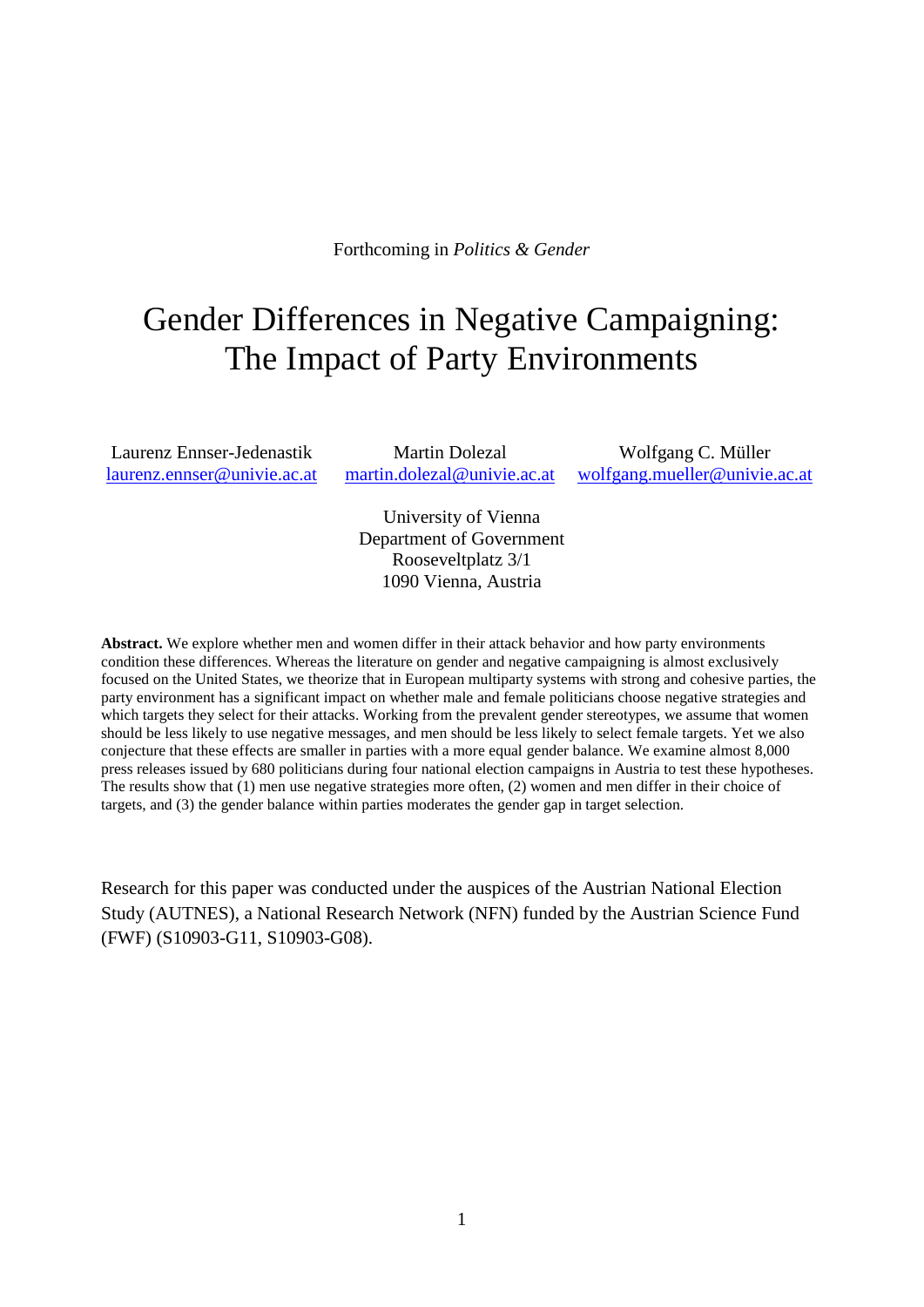# Gender Differences in Negative Campaigning: The Impact of Party Environments

## **Introduction**

How does gender affect the attack strategies of political actors? Do men and women diverge in their propensity to go negative and in their choice of targets? Extant research has long sought to shed light on these questions (e.g. Kahn 1993; Proctor et al. 1994; Brooks 2010; Krupnikov and Bauer 2014; Walter 2013). Among all the possible determinants of attack behavior in elections, candidate gender has been one of the most 'heavily studied' (Grossmann 2012, 2). However, the relevant research focuses almost exclusively on the United States and therefore on a system with candidate-centered campaigns, weak party organizations, and winner-takes-all competitions. Notwithstanding the importance of the USA as a case and exporter of campaign techniques, such context is specific and likely to bias the results. The few pioneering studies that examine the role of gender in negative campaigning outside the U.S. (Walter 2013; Carlson 2001, 2007) have addressed this question mostly by transferring the analytical framework of U.S.-based research to other political systems. Consequently, they have barely begun to incorporate the distinctive features of multiparty systems and strong party organizations as determinants of gender differences in attack behavior. The present article provides a novel argument about the role of party environments as a crucial context factor in party-centered political systems. Specifically we argue that in party-centered campaigns the gender balance within parties influences differences in the attack behavior of male and female politicians.

We test this argument by providing the most extensive analysis of gender differences in negative campaigning at the individual level in a European multiparty system to date. By moving from two-candidate races to multiparty competition with hundreds (even thousands) of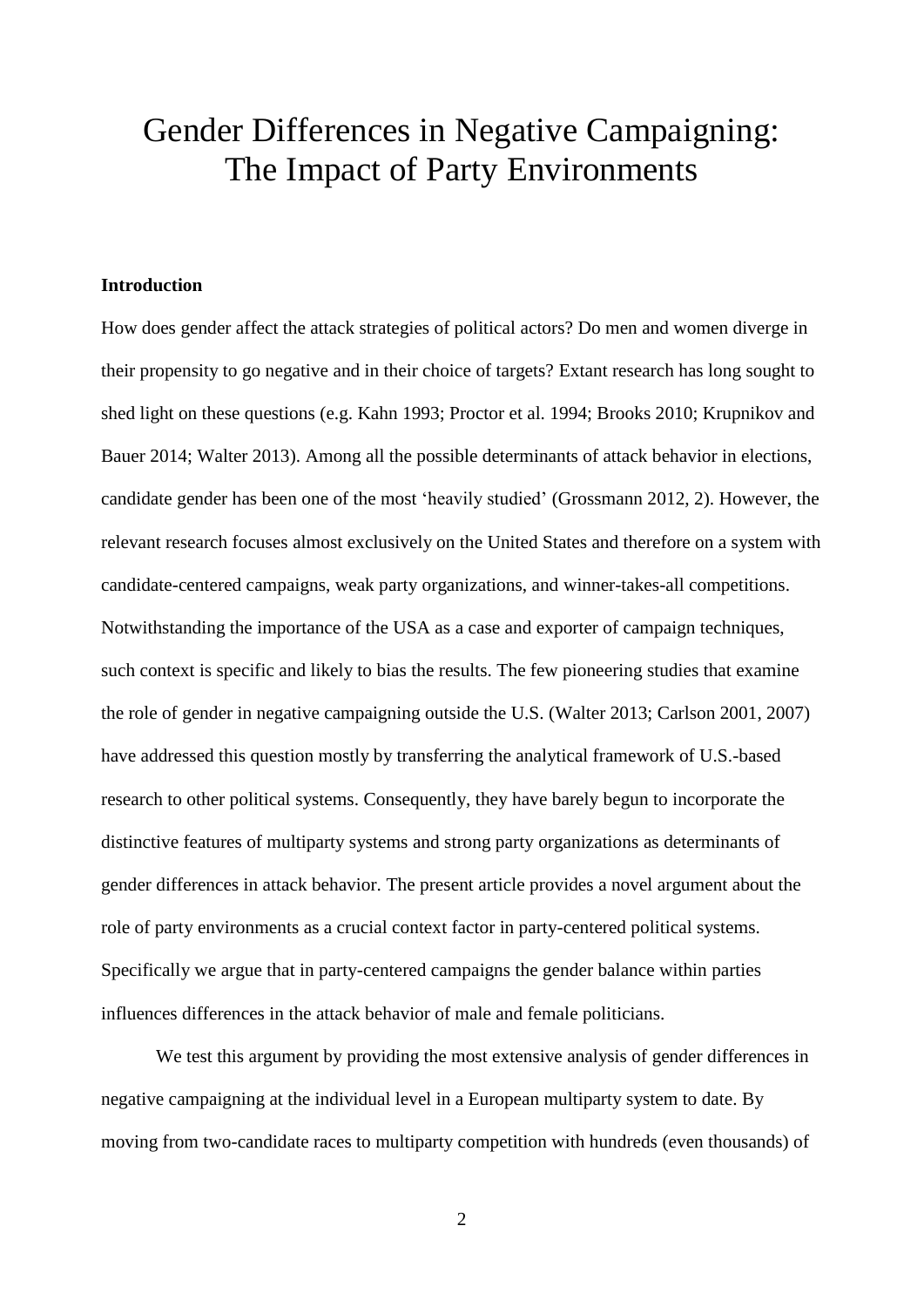individual party candidates, we are able to study the impact of gender not only on the use of attacks but also on the selection of (male or female) targets.

To analyze attack behavior we examine almost 8,000 press releases issued by more than 680 individual politicians across four parliamentary elections in Austria, a system where parties are the dominant campaign actors. To the benefit of our research design, Austrian parties display great variation in gender balance and attitudes toward gender-related policy issues.

The results of the analysis show that (1) men use negative strategies more often, (2) women and men differ in their choice of targets, and (3) the gender balance within parties moderates the gender gap in target selection.

#### **Gender and negative campaigning**

#### *Theoretical arguments about gender differences in negative campaigning*

Much of the theorizing on gender and negative campaigning is (implicitly) based on the premise that variation in aggressive behavior is strongly related to gender, either for biological reasons or because of social roles that ascribe less aggressive stereotypes to women rather than men (Archer 2009; Eagly and Wood 1999).

Our argument builds on research that focuses on the social expectations that derive from gender stereotypes. Social role theory (Eagly 1987), for instance, argues that observable differences in the behavior of men and women are a consequence of the different roles they perform in occupational and private environments (Eagly et al. 2000), which in turn are a result of the interaction between physical sex differences (e.g. reproductive activities or upper body strength) and the social, ecological, and economic environment (Eagly et al. 2004, 271). As a consequence, women and men hold different places in society, for instance in family and professional life. The behaviors that are associated with the different positions that the genders occupy then become stereotypically 'male' or 'female'.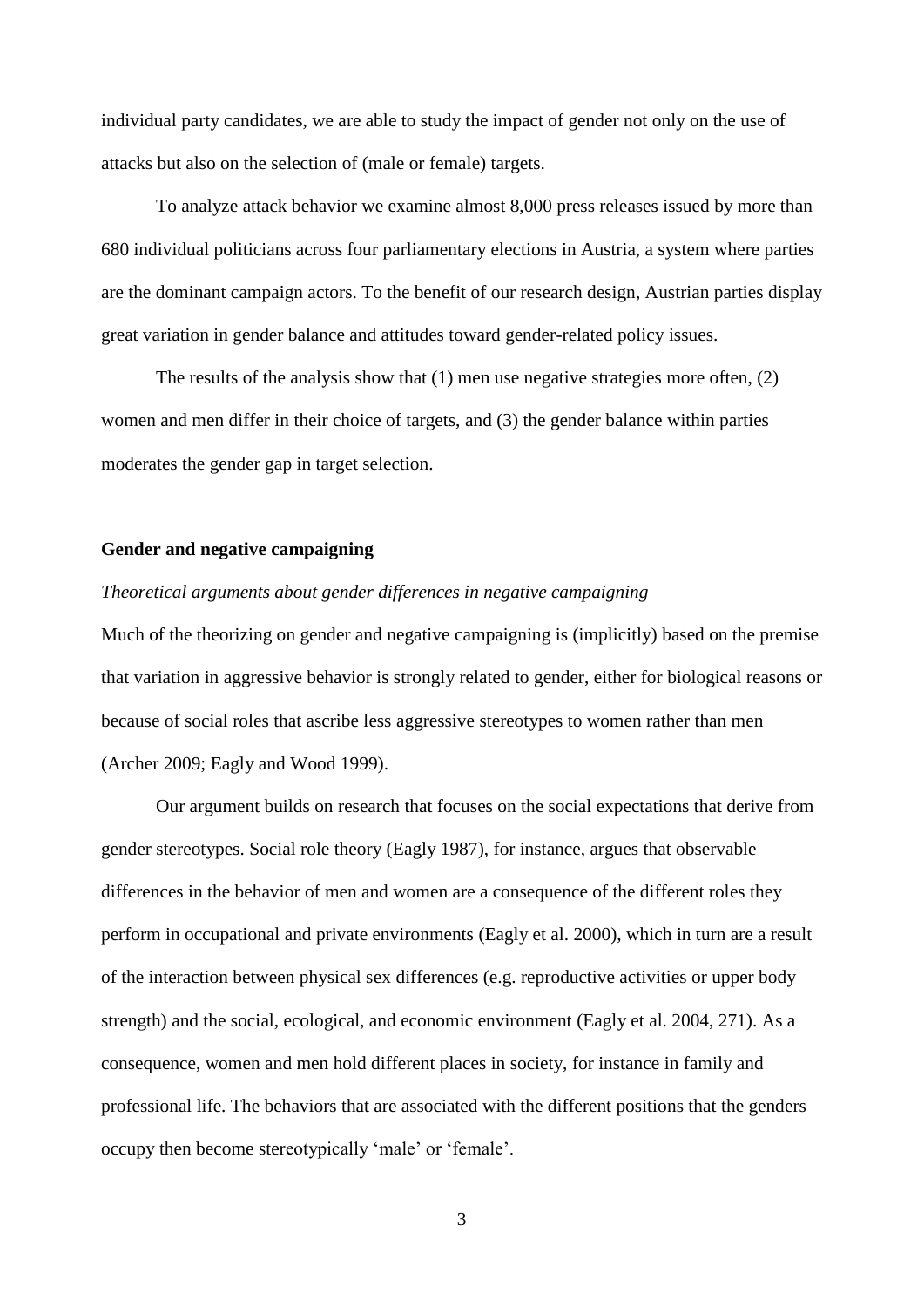Such discrepancies translate into distinct expectations of what constitutes 'appropriate' social behavior for men and women. These expectations extend to the political realm and thus also to communicative behavior in electoral campaigning (Dinzes et al. 1994, 68-9). They therefore influence the electoral calculus of rational political actors. Since the use of negative messages in election campaigning is typically not an impulsive (re)action but a calculated move, we can start from the assumption that actors who aim to maximize their (party's) electoral appeal will consider how gender stereotypes feed into their choice of campaign strategies.

As Walter (2013, 156) argues, female candidates may either try to dispel or exploit gender stereotypes, depending on whether they believe that conformity with or defiance of stereotypes is the more electorally promising strategy. Based on individual and environmental characteristics this calculation may produce very different outcomes. Herrnson and Lucas (2006, 71), for instance, argue that most of the time gender stereotypes constrain female candidates in their choice of campaign strategies. Yet, they also suggest that women may find it easier than men to attack their opponents under specific circumstances (e.g. in the event of a sex scandal, marital infidelity, or domestic abuse).

#### *Establishing a baseline: Gender and negative campaigning in the United States*

Much research has examined whether women and men differ in the use of negative campaigning. These empirical examinations are almost exclusively based on the analysis of Congressional races in the United States. The overall findings from the U.S. case are mixed, though. A few studies indicate a greater propensity of men to attack. Fox (1997), for instance, finds that men are more likely to use negative ads than women. Kahn and Kenney (2004) report a similar result. In addition, survey-based studies show that male candidates are more likely to endorse the use of attacks (Herrnson and Lucas 2006; Francia and Herrnson 2007).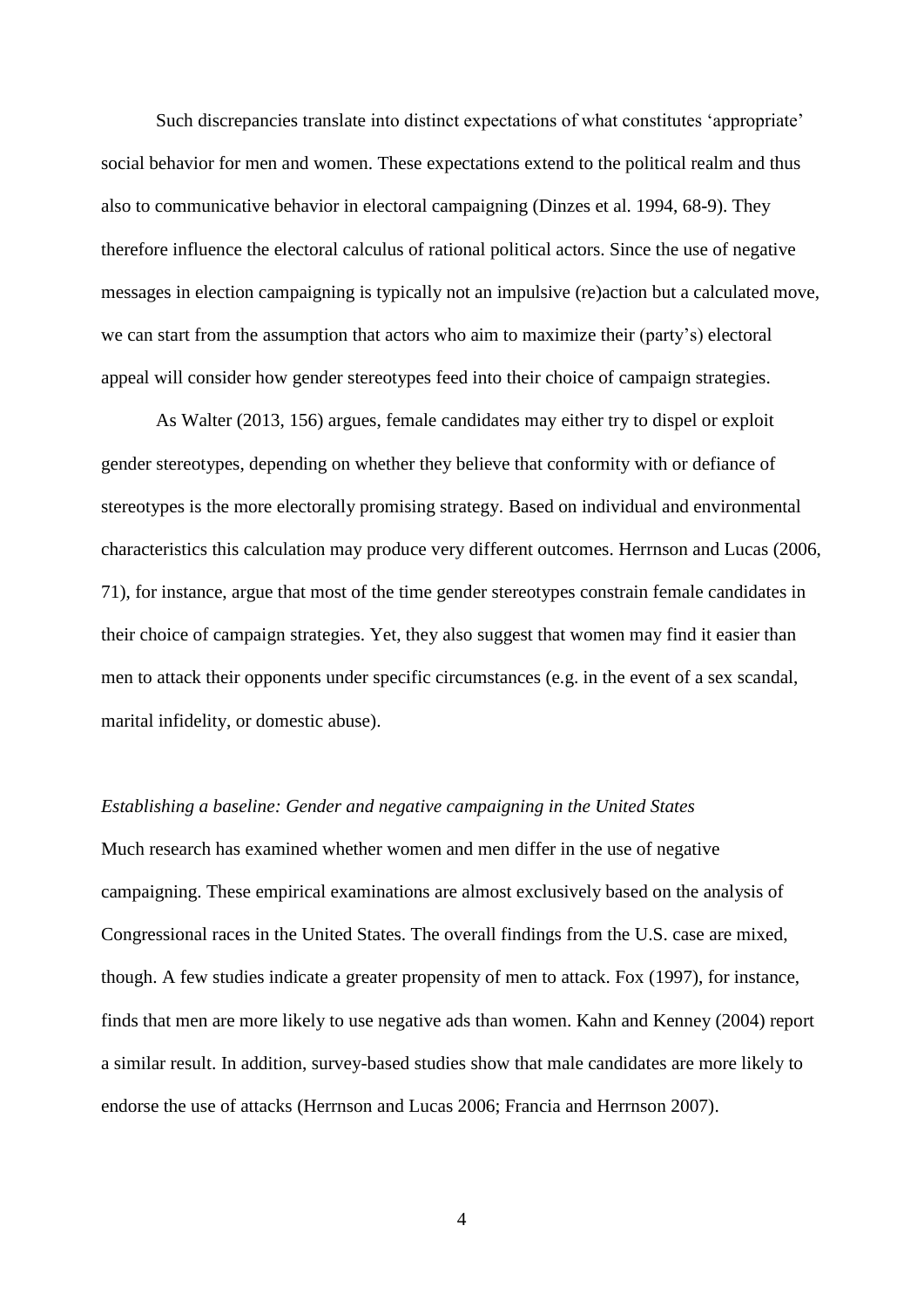By contrast, a number of studies suggest that women use negative messages more frequently than men. Kahn (1993) and Bystrom and Kaid (2002) report that women candidates are more likely than men to attack their opponents in TV ads.

Interestingly, however, many studies of negative campaigning – especially those that include gender as a control variable only – fail to uncover any significant gender differences (Kahn and Kenney 2000; Panagopoulos 2004; Bystrom et al. 2004; Klotz 1998; Proctor et al. 1994; Lau and Pomper 2001, 2004; Grossmann 2012). The evidence of actual differences in the use of attacks is thus not overwhelming.

While research on the impact of candidate gender is thus inconclusive, there is some evidence that points to an impact of opponent gender. As Fridkin et al. (2009) argue, male candidates are typically perceived as more aggressive, whereas women are viewed as more compassionate. This is why the backlash effect – the detrimental consequences of going negative for the attacker (Lau et al. 2007, 1182-3) – should be smaller when targeting men. The authors find this expectation confirmed in their experimental design. Some earlier research also supports this evidence. For instance, Kahn (1993) demonstrates that male politicians attack their female opponents less than their male ones because men anticipate that aggressive behavior towards men is more socially acceptable than towards women. Similarly, Lake (1984) finds in her interviews with congressional candidates that men shy away from negativity against female opponents for fear of being perceived as ‗beating up' on a woman. However, not all studies do find a significant relationship between opponent gender and attack behavior (Grossmann 2012, 20).

As to the impact of attacks, it has often been assumed that the use of negative strategies may hurt female more than male politicians, since women are stereotypically seen as the kinder, more passionate gender (Eagly and Karau 2002). Yet, the empirical evidence does not necessarily support this claim. While Hitchon et al. (1997) show that neutral campaign messages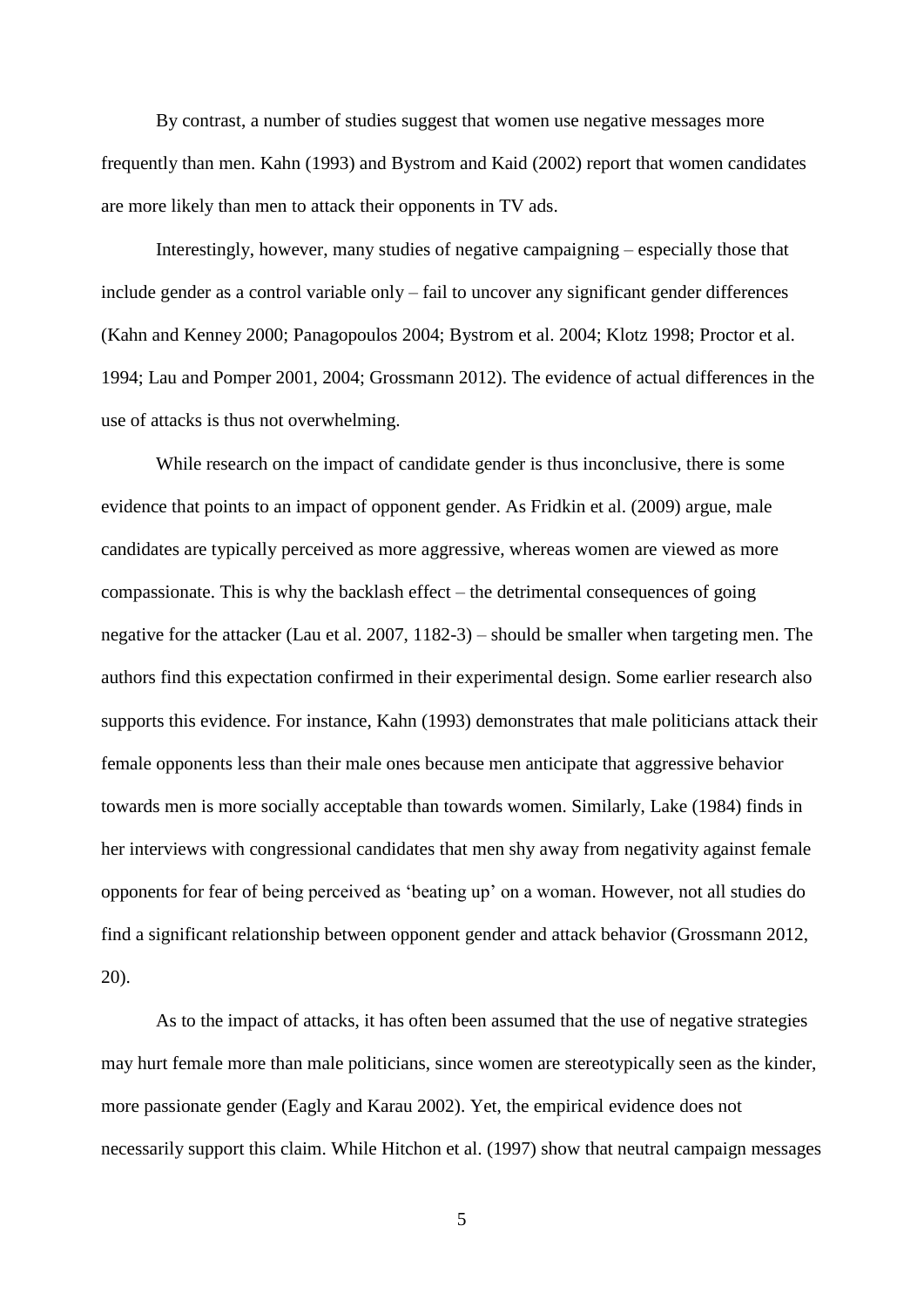are viewed as more socially desirable for women than either negative or positive ones, the findings reported by Gordon et al. (2003) suggest that attacks can be a useful strategy for women to raise their perceived issue competence. Dinzes et al. (1994) report a positive impact of attack ads if the target is of the opposite gender as the respondent. By contrast, research from Fridkin et al. (2009) suggests that the evaluations of women candidates are less negatively affected by attacks. In another study, Craig and Rippere (2013) do not find much evidence for gender-specific effects of negative messages. However, Krupnikov and Bauer (2014) show that there is a conditional impact of candidate gender. Voters punish women candidates more than men when they are the instigators of the attack and when they are of the opposite party.

Irrespective of the *actual* gender gap in the impact of negative messages, the wealth of research on the topic is testament to the fact that there are strong beliefs that attacks may have different consequences for men and women. Since negative messages in election campaigns are usually deployed only after taking account of the wider strategic context, we assume that political parties and individual politicians consider the role of gender stereotypes and genderspecific expectations in the electorate (Herrnson et al. 2003).

For the purpose of this paper, our baseline assumption is that male and female politicians behave in congruence with gender stereotypes. The image of women as the kinder gender makes it electorally risky for female politicians to behave aggressively. Women should therefore engage in negative campaigning to a lesser extent. By the same logic we expect that gender stereotypes limit the degree to which men can attack female opponents, since aggression against the stereotypically 'weaker' gender is assumed to play less well with voters. Men should therefore be less likely than women to attack women. We thus derive two hypotheses:

H1: Women are less likely than men to issue negative messages.

H2: Men are less likely than women to attack women.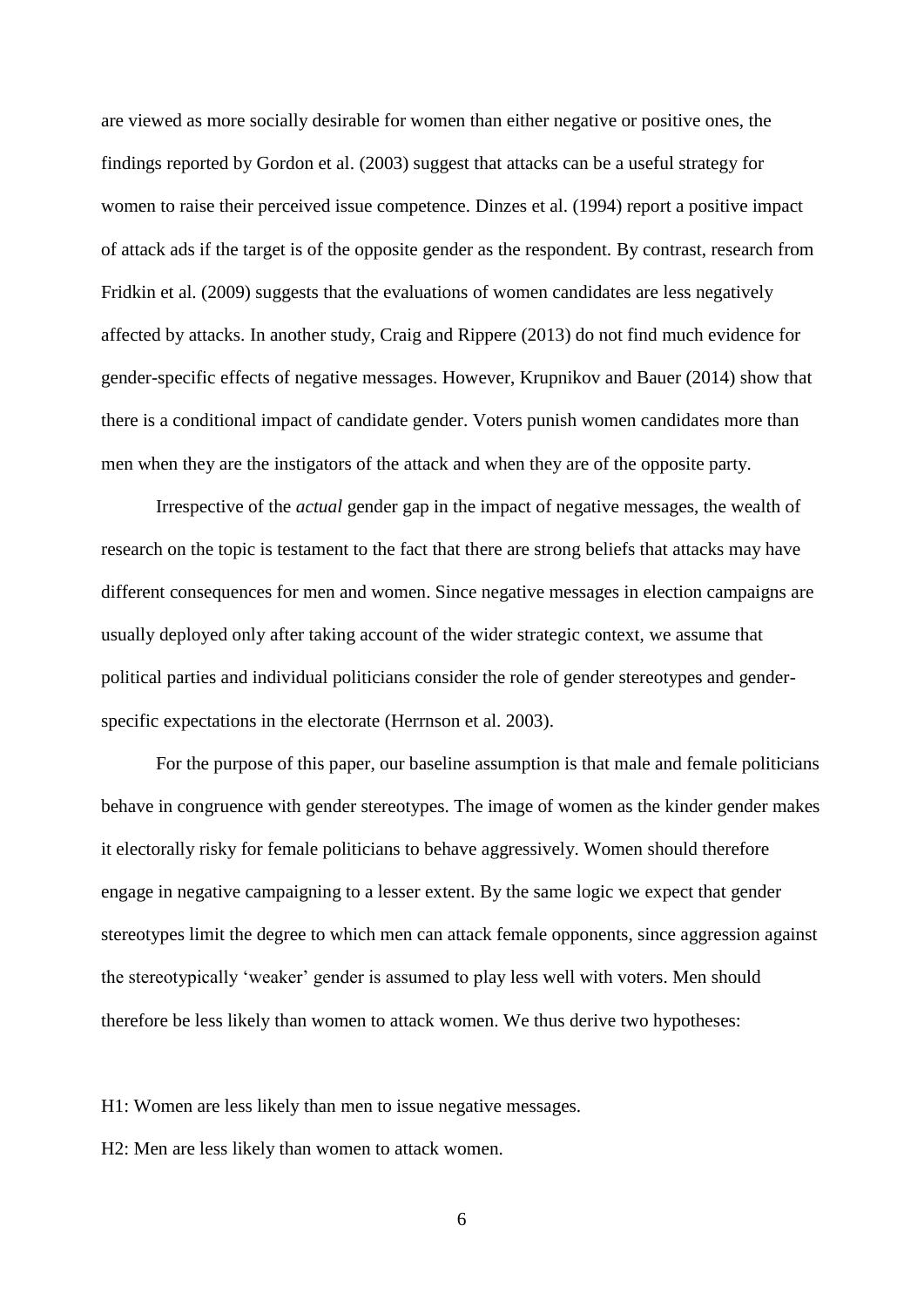#### *Gender and negative campaigning in multiparty systems*

Only recently has the literature on negative campaigning produced systematic studies of multiparty systems, thereby focusing mostly on West European countries (Walter 2014, 2012; Walter et al. 2014; Elmelund-Præstekær 2008, 2010; Hansen and Pedersen 2008; Nai 2013; Nai and Walter 2015). Within this emerging literature, only a handful of studies have dealt with the impact of gender.

The most thorough – and only cross-national – analysis to date suggests a greater propensity of attacks for parties headed by female candidates (Walter 2013). Note, however, that this effect disappears when the British Conservative Party during the Thatcher years is removed from the analysis. In his study of Finnish TV ads, Carlson (2001) finds small gender differences in what he terms 'negative communication strategies'. Yet, since Finnish state regulations ban attacks on opponents, the operationalization of negativity relies on candidates 'calling for change' or 'taking the offensive on issues' – an empirical strategy that is at odds with most other work on attack politics. In another study of Finland, Carlson (2007) reports a somewhat greater prevalence of attacks by male candidates. Most recently, Maier's (2015) analysis of TV debates in Germany reveals only very subtle gender differences.

As with all research that imports an analytical framework from one type of system to another, the question remains whether the concepts and empirical findings from the U.S. case apply to European systems. Walter (2013, 156) reads her findings to suggest that the 'US literature on gender and negative campaigning does not travel to the European context'. Although the final verdict on this matter may not yet have been reached, it is not difficult to see why attack patterns would follow a different logic in candidate-centered two-party competition as opposed to party-centered multiparty politics. It is therefore crucial to adapt our theoretical expectations to the specific features of electoral competition in European systems.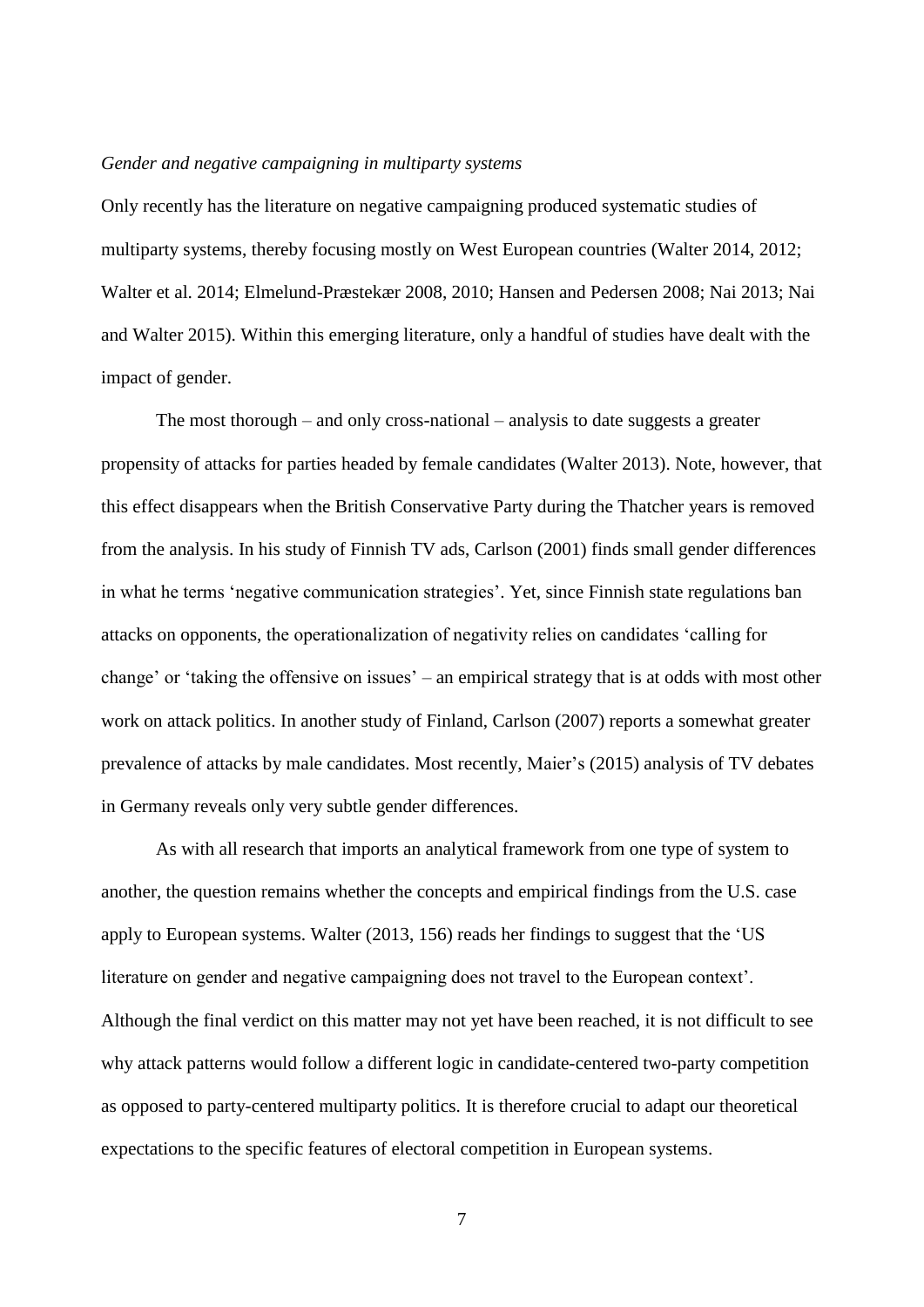## *The role of party environments for gender differences*

One of the most important differences between the United States and European countries is that parties are the central actors in the latter. Even though party leaders may have gained in relevance (Bittner 2011) and candidates are obviously important in systems with single-member districts or strong preferential voting systems, elections are largely still fought, won, and lost by parties.

That said, while parties are collective actors, they can act only through individuals. Although party groups often behave cohesively (e.g. in the legislative arena), there is still much room in party-centered systems for variation in individual-level behavior. In examining the impact of gender on negative campaigning we therefore view parties as crucial context factors, because they provide the social environment in which individual politicians operate. Parties thus influence negativity indirectly by shaping the actions of individual politicians. Not only have most professional politicians had long years of socialization within their party, adopting its customs, rules, and norms in the process, they also recognize that, most of the time, their political career hinges on their support within the party as much as on the party's electoral success. Yet, empirically, the behavior we seek to observe and explain ultimately takes places at the individual level.

One area where parties have an especially strong influence is the representation of women in public office. Ideological and institutional differences between parties are among the strongest predictors of the representation of women in parliaments (Caul 1999; Kunovich and Paxton 2005; Sanbonmatsu 2002), and there is large variation in how favorable an institutional and social environment parties create to promote women to positions of power. While some parties are strongly dominated by male politicians, others display a more equal gender distribution among their members, activists, and professional politicians. A more equal gender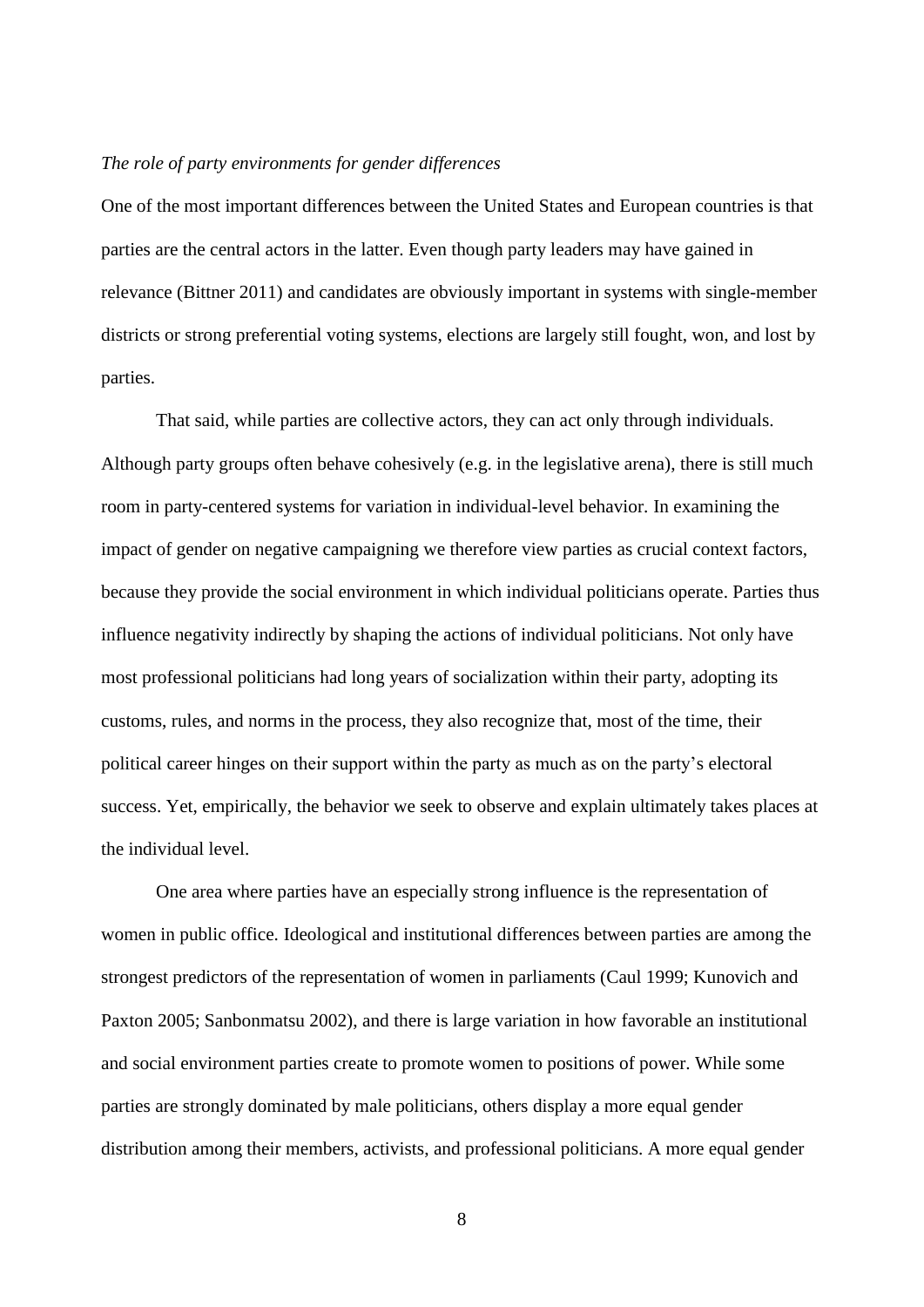balance is often enforced with quotas (Caul 2001; O'Brien forthcoming) that, in turn, also encourage processes of socialization and learning (Bhavnani 2009).

The idea that gender diversity has an impact on behavior is a recurring theme in practically all social sciences. Collaboration and communication in small groups is enhanced by gender diversity (Myaskovsky et al. 2005; Bear and Woolley 2011), and even firm performance is improved by greater female representation on corporate boards (Campbell and Mínguez-Vera 2008; Fenwick and Neal 2001; Krishnan and Park 2005).

A similar idea applied to female political representation underlies critical mass theory. Starting from observations of the corporate world (Kanter 1977b, 1977a), Dahlerup's (1988) seminal article theorizes on the conditions under which women, though a minority in most settings, can have an impact in a political system. This research was later often misread to stipulate that a qualitative shift in women-friendly political behavior will emerge after women pass a 30-percent representative threshold (Childs and Krook 2008). While subsequent research has shown that no 'magical threshold' exists (e.g. Studlar and McAllister 2002), it has also been demonstrated that an enhanced presence of female politicians, no matter the exact proportions in a legislature, helps promote a women-friendly agenda (e.g. Bratton 2005; Thomas 1994; see Wängnerud 2009, for a recent overview).

Since differences in male and female behavior are shaped by the social context in which individuals operate, variation in the social context can serve to explain variation in gender-typed behavior (Eagly et al. 2004, 280). As Archer (2009, 253) holds, this argument leads to the expectation that, 'when gender roles are made more salient, the magnitude of the difference [between male and female behavior] should increase.' Since gender roles are largely shaped by the social environment, such as cultural differences across or within nation states, they should vary with it.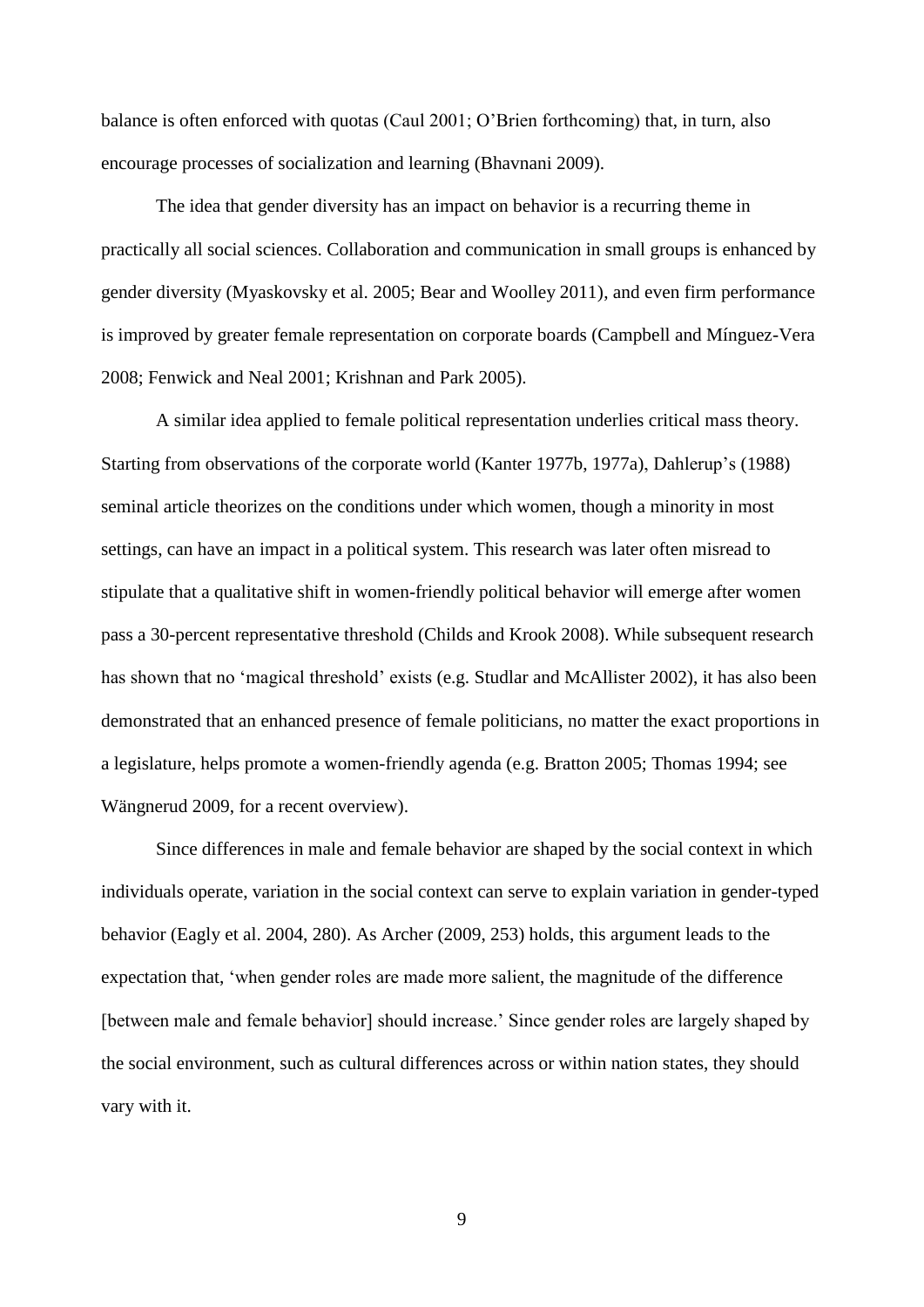As political parties are the most relevant groups within which politicians operate, we assume that the gender balance within parties is an important mediating factor of individuallevel behavior in election campaigns. More specifically, we posit that the impact of gender stereotypes on negative campaigning should decrease as the share of women in a party increases. In parties with a more equal gender distribution, women activists, candidates, or MPs are less ‗conspicuous', since female politicians are naturally a more common occurrence in an environment with higher overall female representation. Operating in a more gender-balanced setting should therefore make politicians less likely to respond to gender stereotypes in their behavior. We therefore hypothesize that the 'negativity gender gap' assumed by our first two hypotheses is weaker in parties with a higher proportion of women.

This proposition applies to the assumed differences in the general propensity to use attacks (H1) as well as to the hypothesis about attacking women (H2). In both cases, the gender gap should shrink as the gender distribution in a party becomes more equal:

H3: The gender gap in attack behavior is smaller the more gender-balanced the attacker's party. H4: The gender gap in targeting women is smaller the more gender-balanced the attacker's party.

## **Case selection & data**

These hypotheses will be tested with data from the four most recent elections in Austria (2002, 2006, 2008, and 2013). Negative campaigning is hardly a new phenomenon in Austrian politics – nor is it in Western Europe more generally (Nai and Walter 2015). As Dolezal et al. (2015) report, Austrian election campaigns were often quite negative even during the early post-war period – the ‗golden age' of consensus politics. In the more recent past, the populist radical right Freedom Party (FPÖ) has built much of its success on aggressive rhetoric towards the more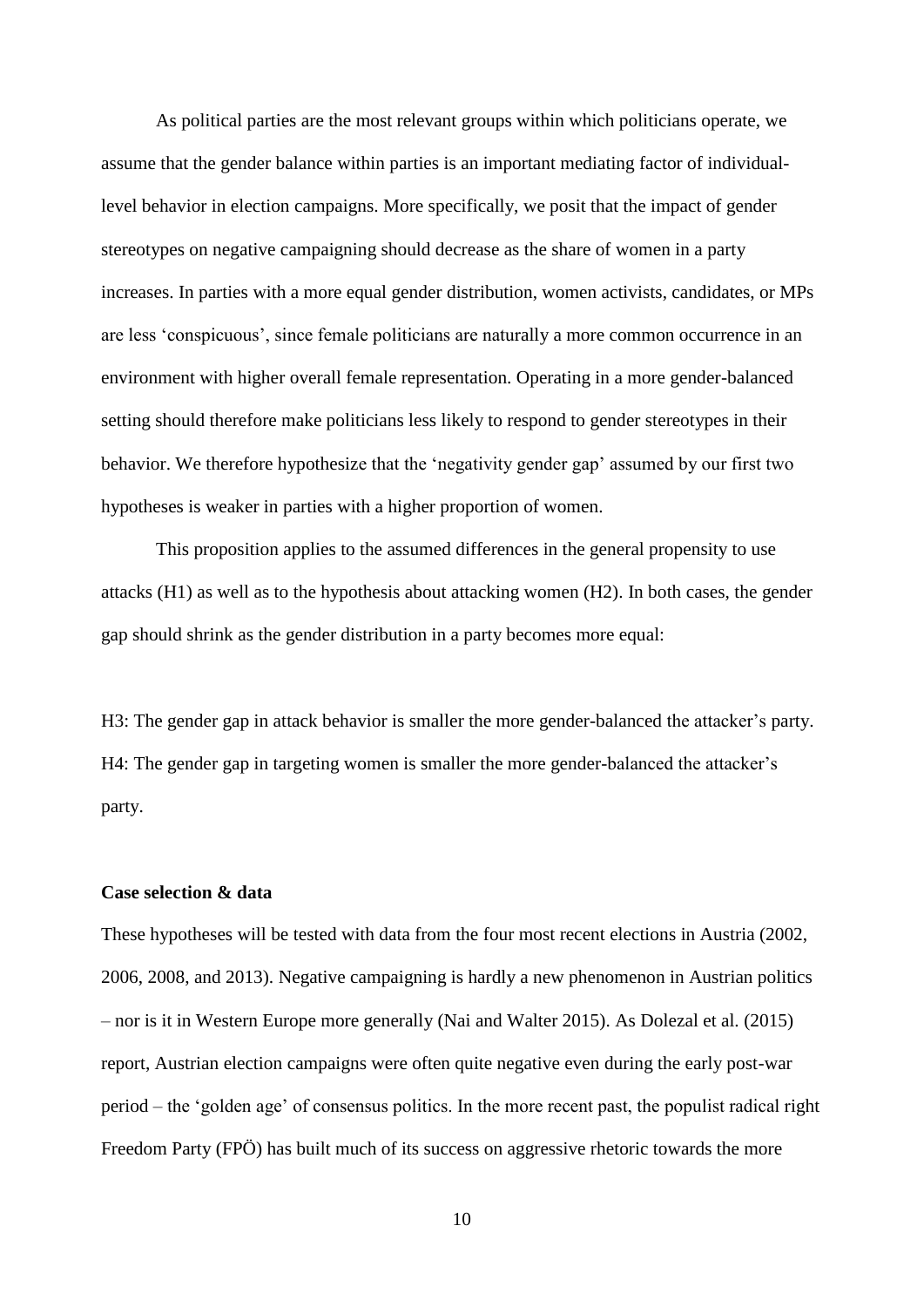established parties and the political institutions of the post-war Second Republic. Austria is a useful test case since there is ample variation in how well women are represented within the main parties, how representation is governed by intra-party rules (Steininger 2000; Eder and Müller 2013), and what positions parties take on issues of gender equality and the roles of men and women in private and public life.

Whereas all Austrian parties subscribe to the principle of equal rights for men and women in the abstract, there are substantial divides on many gender-related issues, ranging from mandatory quotas for corporate boards, positive discrimination in the labor market, the provision of abortions in public hospitals or the lower required retirement age for women to the use of gendered language and the inclusion of ‗daughters' in the national anthem in addition to 'sons'.<sup>1</sup> These differences generally follow a left-right pattern and correlate closely with interparty variation in female representation. Concerning the empirical analysis, this strong relationship makes it very difficult to disentangle the effects of a party's gender composition and its left–right position. However, in line with much of the literature we argue that left–right ideology drives female representation (Kunovich and Paxton 2005; Caul 1999), for instance through the adoption of party gender quotas (Caul 2001) – even though it is also possible that the presence of women shapes a party's issue profile (Kittilson 2011). Assuming that the direction of causality runs (mostly) from ideology to female representation, we use the latter element in the causal chain to predict attack behavior.

As Figure 1 shows, there has been substantial divergence in female representation between the parties since the 1990s. Around half of all Green MPs are women – a result of a stringent 50 percent women's quota in candidate selection procedures. The Social Democrats (SPÖ) have had around a third of their parliamentary seats occupied by women – somewhat below their self-mandated quota of 40 percent, despite standing more than 40 percent female candidates in the recent past. This reflects the fact that men occupy the more promising spots on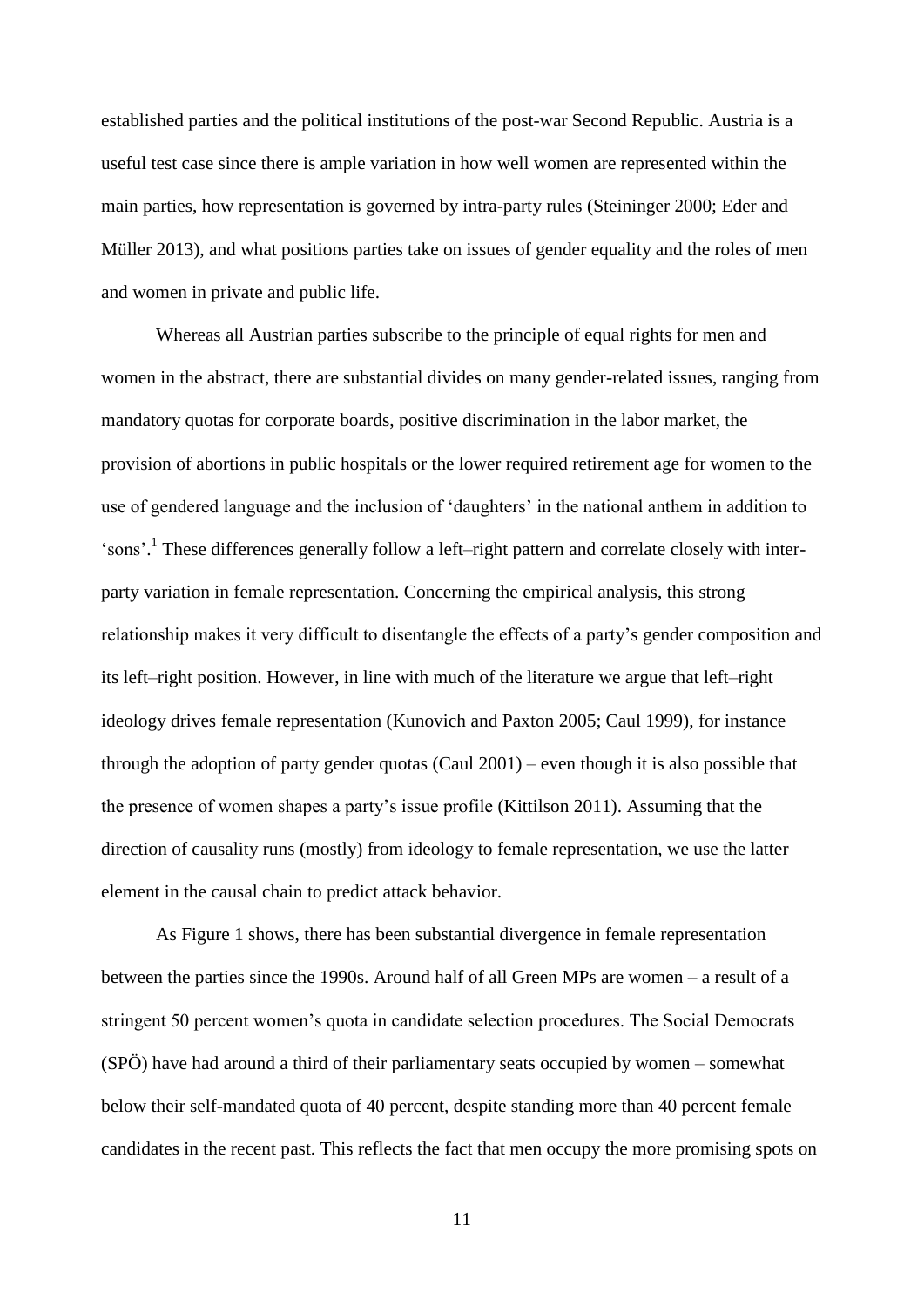election lists. The conservative Austrian People's Party (ÖVP) has stated as its goal to have one third of seats held by women. The party regularly nominates around 40 percent of female candidates, yet its share of female MPs has been closer to a quarter for the past twenty years. The FPÖ rejects gender quotas on principle and has consistently had the lowest share of women candidates (around 20 percent) and MPs (below 20 percent, on average) since the late 1990s.

#### FIGURE 1 ABOUT HERE

Finally, Austria is a country with strong and cohesive parties that run nationally coordinated election campaigns in which structural factors explain much of the variation in negative messaging (Dolezal et al. 2015). It may therefore even be considered a hard case for uncovering individual-level differences in attack behavior.

The empirical analysis uses data generated by [PROJECT NAME]. All press releases issued by party candidates and other individual party actors during the six weeks prior to the elections in 2002, 2006, 2008, and 2013 were collected. We include only parties represented in parliament either before or after the election.

Press releases are a particularly relevant data source for the actor-centered study of negative campaigning as their frequency and content is under the full control of politicians and parties (in contrast to media reports). For the present research question it is also important that they are not an exclusive domain of the party elites, but allow us to study the campaign communication of a much broader range of party actors, such as government ministers, MPs, or officials from sub-national branches and ancillary organizations (as opposed to, for example, televised debates or TV spots). Press releases are thus a unique source for individual-level behavior of a wide range of party actors in a campaign environment.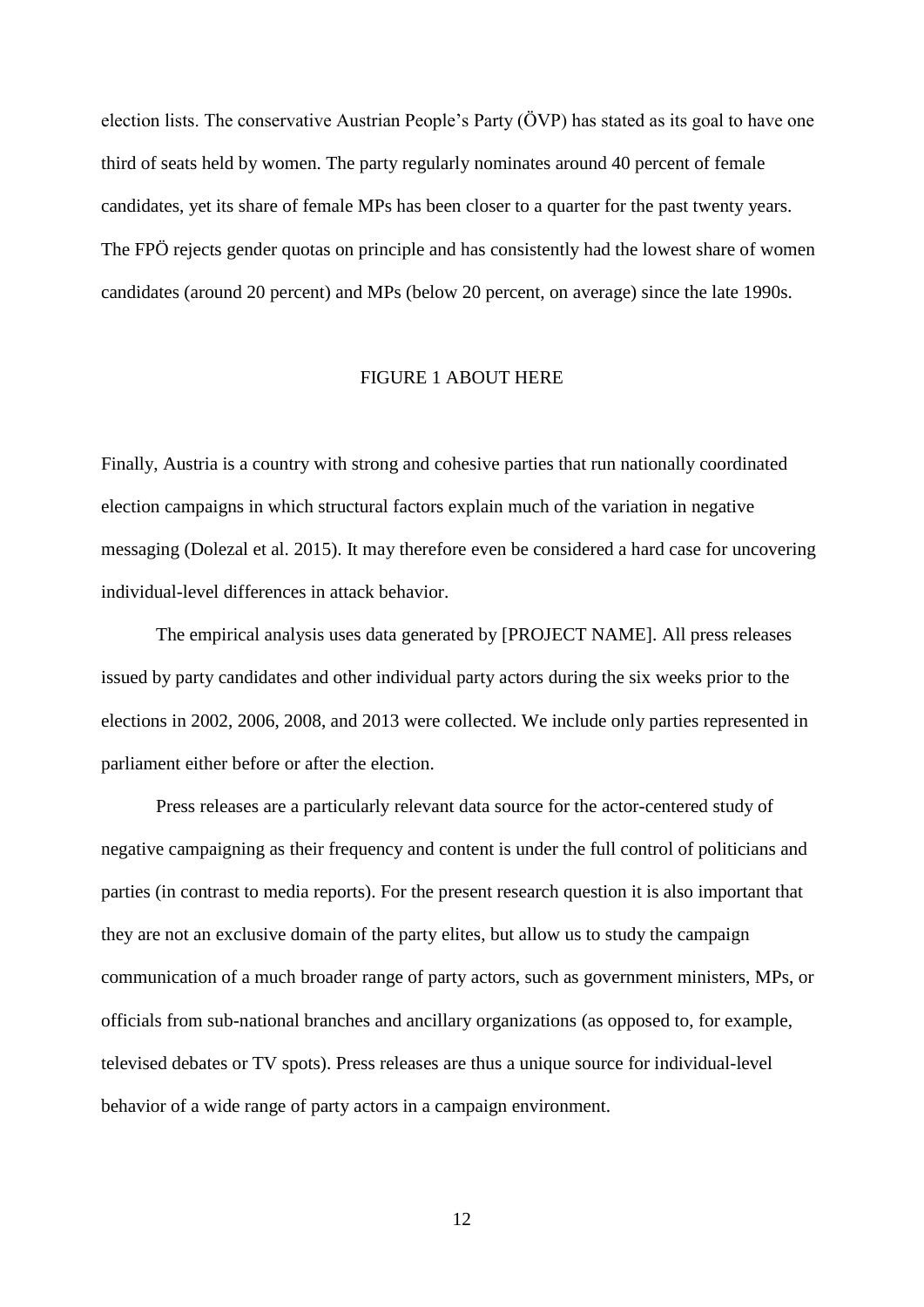What is more, these data allow us to observe attacks in an electoral system where individual candidates can freely chose whom to attack. Since candidates are not directly pitted against each other in single-member districts, every actor is free, in principle, to choose his or her target (even though shared regional background or policy focus is likely to influence target choice). This freedom allows for much more strategic target selection than U.S. campaigns where every candidate's opponent is fixed.

In Austria, press releases are distributed through the national news agency, APA, and are made freely available on a website [\(www.ots.at\)](http://www.ots.at/). This centralized distribution increases the messages' importance, especially for journalists who are the usual target audience. Research has demonstrated that press releases strongly influence news coverage in many countries, including Austria (Seethaler and Melischek 2014; Haselmayer et al. 2015).

We select all press releases issued via the parties' central offices, their parliamentary groups, and their regional branches (excluding purely technical press releases such as reminders of upcoming campaign events). Among these, we include all press releases by actors relevant to the campaign: party leaders, members of government, party secretaries, MPs, factional leaders, and all other individuals who stand as candidates in the election.

The full data set covers over 8,000 press releases from seven parties. All press releases were coded manually using a relational method that captures the relationship of actors (‗subjects') with either issues or other actors (‗objects'). For our analysis we only use press releases that feature individuals (as opposed to parties) as subjects, bringing down the number of cases to 7,850. A variable called 'predicate' connects subjects and objects and records their relation as either positive (1), negative (-1) or neutral (0). This method goes back to the work of Kleinnijenhuis and his collaborators (e.g. Kleinnijenhuis and Pennings 2001) and was also used in comparative research on election campaigns and public debates (Kriesi et al. 2008; Kriesi et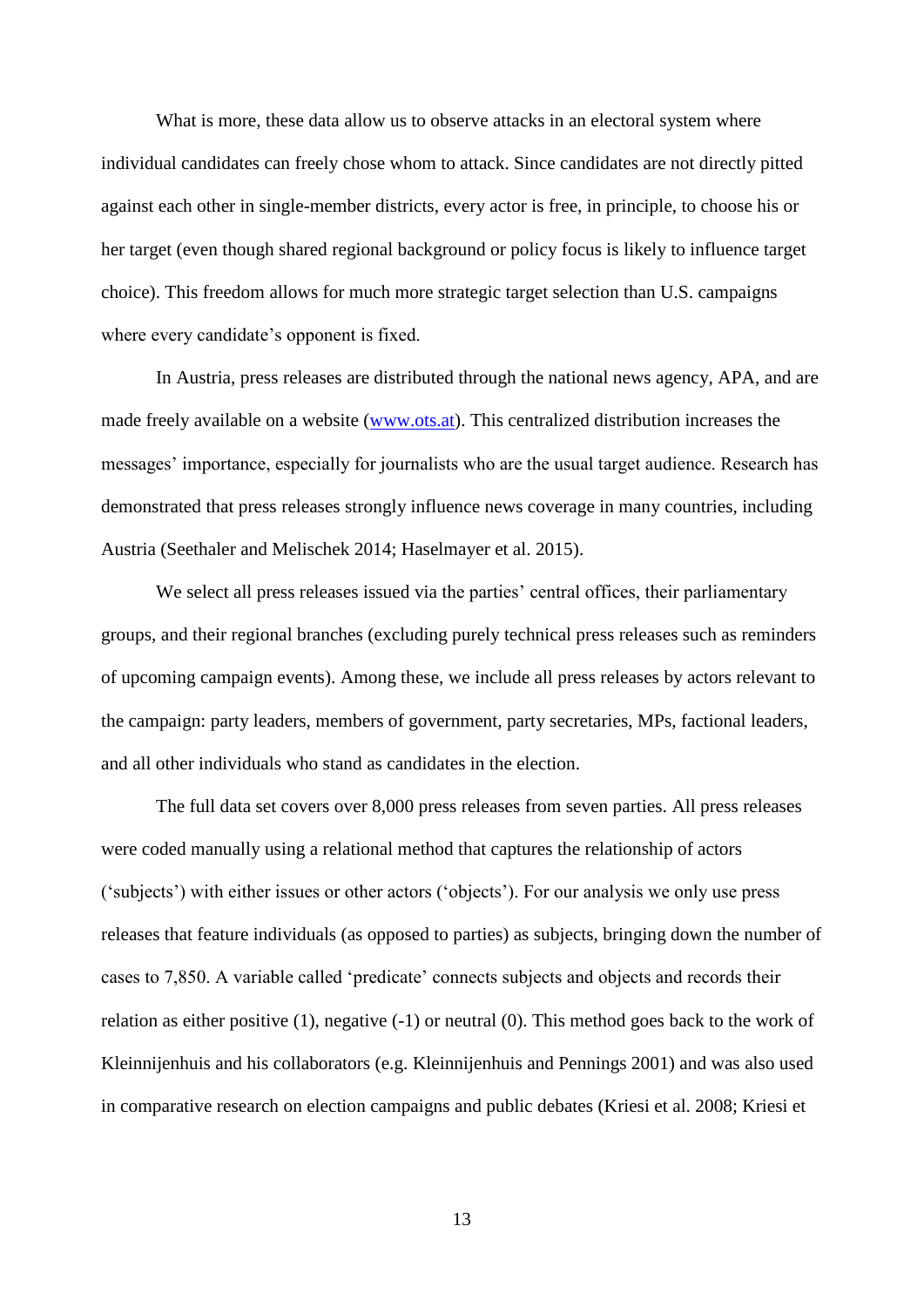al. 2012). We have developed this approach further and apply it to various types of political text, for example party manifestos (AUTHORS forthcoming).

Our coding of actor relationships is based on the content of a press release's title. While this discards some potentially relevant information, it should be noted that the titles are often quite long (up to a maximum of 138 characters). What is more, press releases are typically written (or, at least, checked) by professional press officers who know perfectly well how to condense the messages that politicians seek to send into a single sentence or phrase.

For each press release we record up to two subjects and three objects.<sup>2</sup> We follow the standard approach in the literature and define any negative relation, thus any form of criticism, directed at another party actor as negative campaigning (Geer 2006, 26). This allows for a classification of all observations into four categories: (1) no target; (2) male target; (3) female target; (4) party as target.<sup>3</sup> The following examples include a press release with a) two parties (FPÖ and SPÖ) as target and b) with a (female) individual (Fekter, the finance minister) as target:

- *a) BZÖ-Petzner: FPÖ and SPÖ are stuck in a swamp of corruption in Carinthia*
- *b*) *Schieder to Fekter: For the finance minister "Black-Blue" is more important than Austria<sup>4</sup>*

For our test of H1 and H3 we collapse all targets (values 2 to 4) into one category. H2 and H4 are tested with the four-category dependent variable. Our main independent variables of interest are sender gender, a dummy that captures whether a female politician is present among the subjects,<sup>5</sup> and a party's share of women MPs and candidates.

The distribution of press releases and attack percentages by party and election year is given in the appendix. Parties that command greater resources because of their size (SPÖ and ÖVP) are the ones issuing the most releases. The overall level of negativity is around 41 percent, and varies between just over 28 percent (SPÖ 2013) and more than half (BZÖ 2008).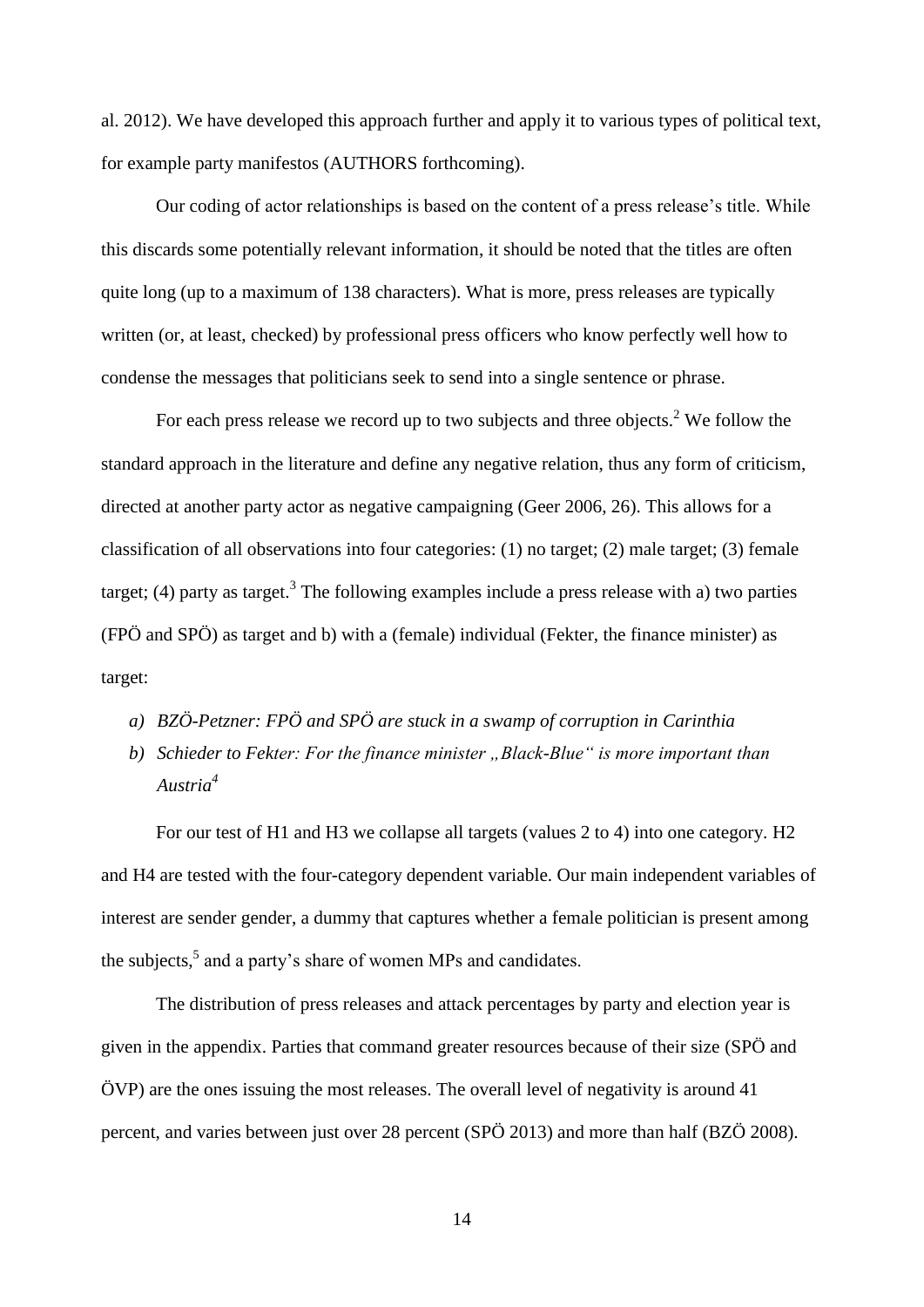#### **Analysis**

Before looking at the multivariate models, we present the distribution of attack patterns by gender and the share of female MPs in Figure 2. The modal category in our dependent variable is 'no attack' (59 %), followed by attacks on parties and male targets (18 % each), and attacks on women (4 %). Even when looking at attacks only, female targets make up only 11 % of all attacks and 19 % of all attacks directed at individuals.

To put these 19 % into perspective it is useful to consider the gender distribution of the potential target pool. In other words, how many attacks on women vs. attacks on men should we expect if gender played no role in the selection of targets? There is no definite answer to this question, but a useful approximation is the proportion of female candidates (36 %) or MPs (30 %) across party-election observations. Even if we concede that political elites (especially party leaders) – who are the most popular individuals to be targeted – are more likely to be male than rank-and-file MPs (Ennser-Jedenastik and Müller 2014, 74; Steininger 2006), for women to account for only 19 % of all targeted individuals is still a low share. We therefore consider it highly likely that the balance between male and female targets would look different if gender played no role in target selection. In addition, it also needs to be considered that the 'target pool' will be somewhat more gender-balanced for male-dominated parties (mostly on the right), since their competitors (mostly on the left) have more women among their ranks. The reverse is true for parties with higher female representation.

As Figure 2 shows, the 'no attack' bar is higher for female than for male senders. In accordance with H1, men thus choose a negative strategy slightly more often than women (42 vs. 38 percent,  $p < 0.01$  in two-sided test). The difference is notable but not huge and it remains to be seen whether it holds in a multivariate test. With respect to H2, we do not find the hypothesized relationship here. Both, men and women, target females in around 4 to 5 % of press releases ( $p = 0.58$ ). However, given the lower overall negativity for female senders, it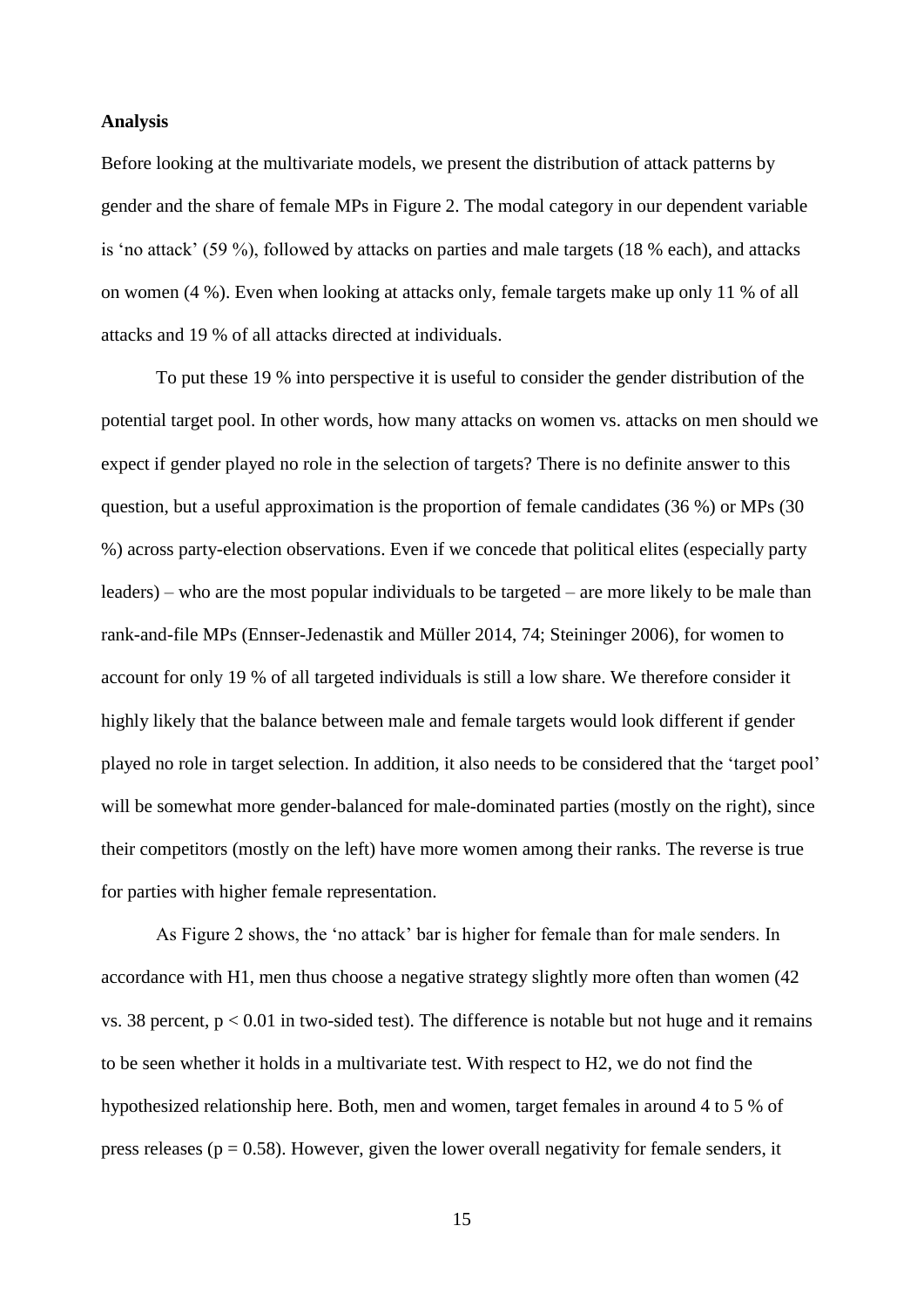could be argued that the better comparison is among attacks only. Here, the share of attacks directed at women is 12 % for female and 10 % for male senders ( $p = 0.17$ ). This gap grows even larger when comparing only male and female targets: 23 % of women's 'individualized' attacks are directed at women, compared to 18 % for men ( $p < 0.05$ ).

For the interactive hypotheses, we break down the data into two equal-sized groups according to the share of women in the parliamentary party group (PPG) of the sender. The gender gap in general attack patterns (H3) does not appear to change much with intra-party gender balance. Men issue attacks slightly more often in both groups, the gaps are 2 percentage points for the less gender-balanced parties and 3 percentage points for those with a more equal gender distribution (differences not statistically significant).

We find a somewhat larger effect that conforms to H4. The gender gap in targeting women is 2 percentage points for parties with fewer women, but essentially zero for those with greater presence of female MPs (difference significant at  $p < 0.05$ ). Female senders from strongly male-dominated parties attack women more frequently than their female colleagues from more gender-balanced parties do. As the share of female MPs increases, this gender gap disappears.

#### FIGURE 2 ABOUT HERE

To see whether the results presented in Figure 2 hold in a multivariate analysis, we run three binary logistic regressions (0=no attack; 1=attack), and three multinomial logistic regressions (0=target: none; 1=target: male; 2=target: female; 3=target: party). All models are specified with fixed effects at the party-election level, thus controlling for variation in many structural factors (e.g. party size, ideology, government participation). The ‗no attack' category is chosen as the reference group in the multinomial regression. In order to provide a comprehensive picture of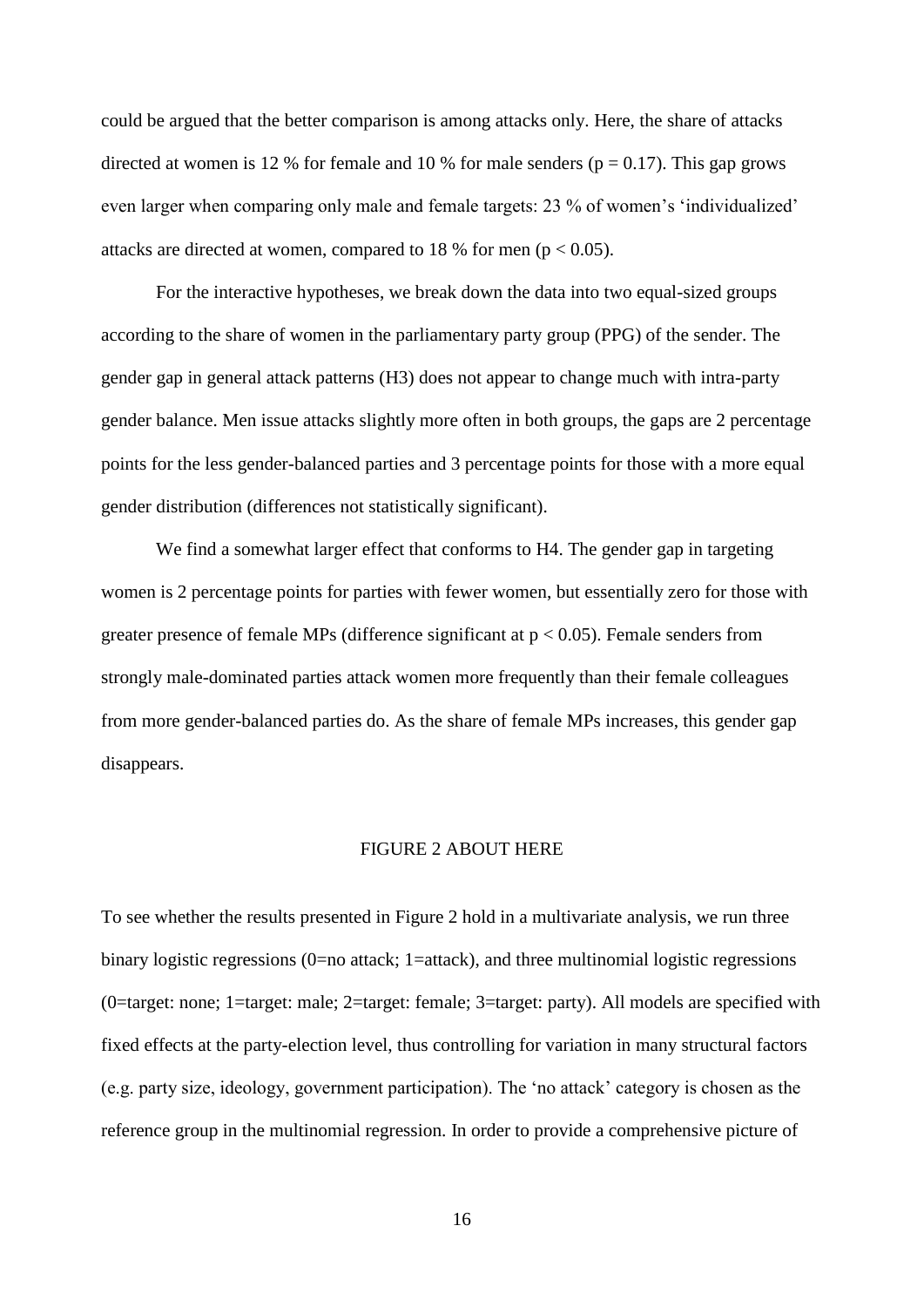female representation within the parties, we employ two measures: a party's share of women MPs in the year of the election and the share of women candidates on the party's election list.

We also control for the week of the campaign (assuming that negativity may increase as the election approaches), and for a series of public and party offices that are likely to be correlated with both gender and going negative: party leader, government minister, president of parliament, parliamentary group leader, and general secretary of the party (AUTHORS forthcoming). Recall that women politicians are typically underrepresented in political offices at the very top. Table 1 presents the results.

### TABLE 1 ABOUT HERE

The binary logistic model shows that females attack less frequently than men. The coefficient of -0.23 translates into an odds ratio of 0.79, meaning that the odds of an attack decrease by 21 % for female senders. This suggests that female senders have a substantially lower overall probability of attacking. Holding all other covariates constant, the predicted probability of an attack is 43 % for male senders and 37 % for female senders (see Figure 3 below). The expectation that men use negative messages more often than women (H1) is therefore supported by the data.

Interestingly, the effect for sender gender becomes significant only after the officerelated control variables are introduced. This is because some political offices that strongly predict the use (or abstention from) negative messaging, are strongly correlated with gender. For instance, women are underrepresented among party leaders who rarely attack their competitors. By contrast, there have been many female party general secretaries who carry out much of the dirty work in election campaigns. As a consequence the bivariate relationship between female senders and attacks in Figure 2 obscures part of the gender gap in negative campaigning. The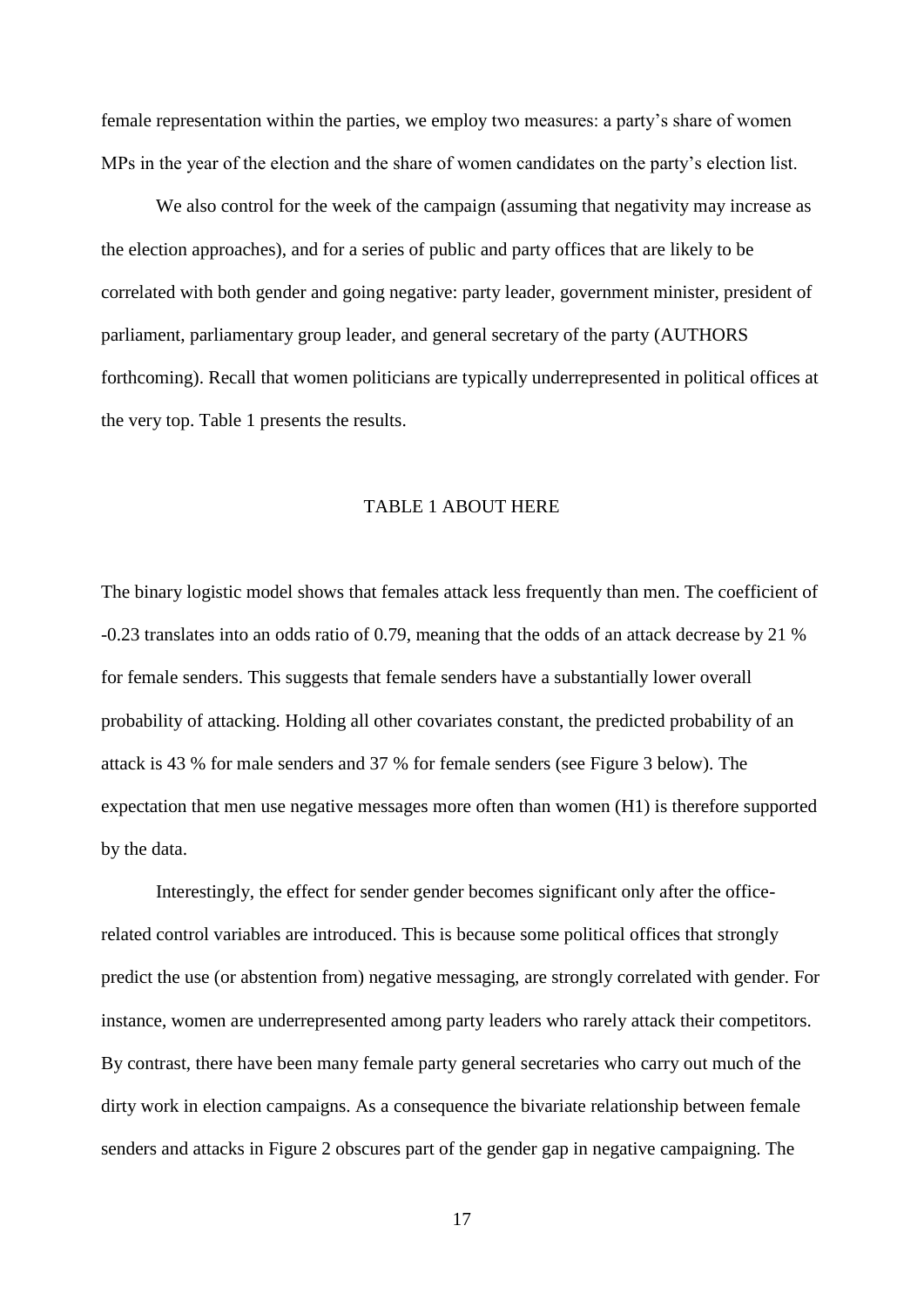multivariate analysis, however, allows us to assess gender differences in attacking after controlling for the office covariates.

As to our second hypothesis (men are less likely than women to target women), the coefficient for 'target: female vs. none' in the multinomial model is close to zero  $(0.024)$  and far from statistical significance. Women and men are thus equally likely to issue attacks against female targets (recall that we are comparing against the 'target: none' baseline category). Changing the reference group to attacks on men would yield a positive and strongly significant effect ( $\beta$  = .54, p < 0.01). Yet, it is only for this subset of observations that we find a gender gap in target choice that conforms to H2.

The analysis clearly shows a gender gap that is different from our prediction in H2. We theorized that men would be less likely than women to attack women. However, the data show that men are more likely than women to attack men. There are thus no gender differences in targeting female politicians, but there is a substantial gap with respect to selecting male targets.

### FIGURE 3 ABOUT HERE

To illustrate these results Figure 3 displays the predicted probabilities of attacking in general (to the left of the vertical grey line) and of attacking any specific type of target (to the right of the grey line: none/party/male/female). The most relevant comparison is between male (M) and female (F) senders within each target type. As alluded to above, the predicted probability of attacking is six percentage points smaller for female senders (37 % vs. 43 %). Correspondingly, the predicted probability of the 'target: none' outcome in the multinomial model is 57 % for men and 63 % for women. By contrast, both genders are predicted to target parties with a probability of just below 20 %. A substantial gender gap emerges for male targets. Here, the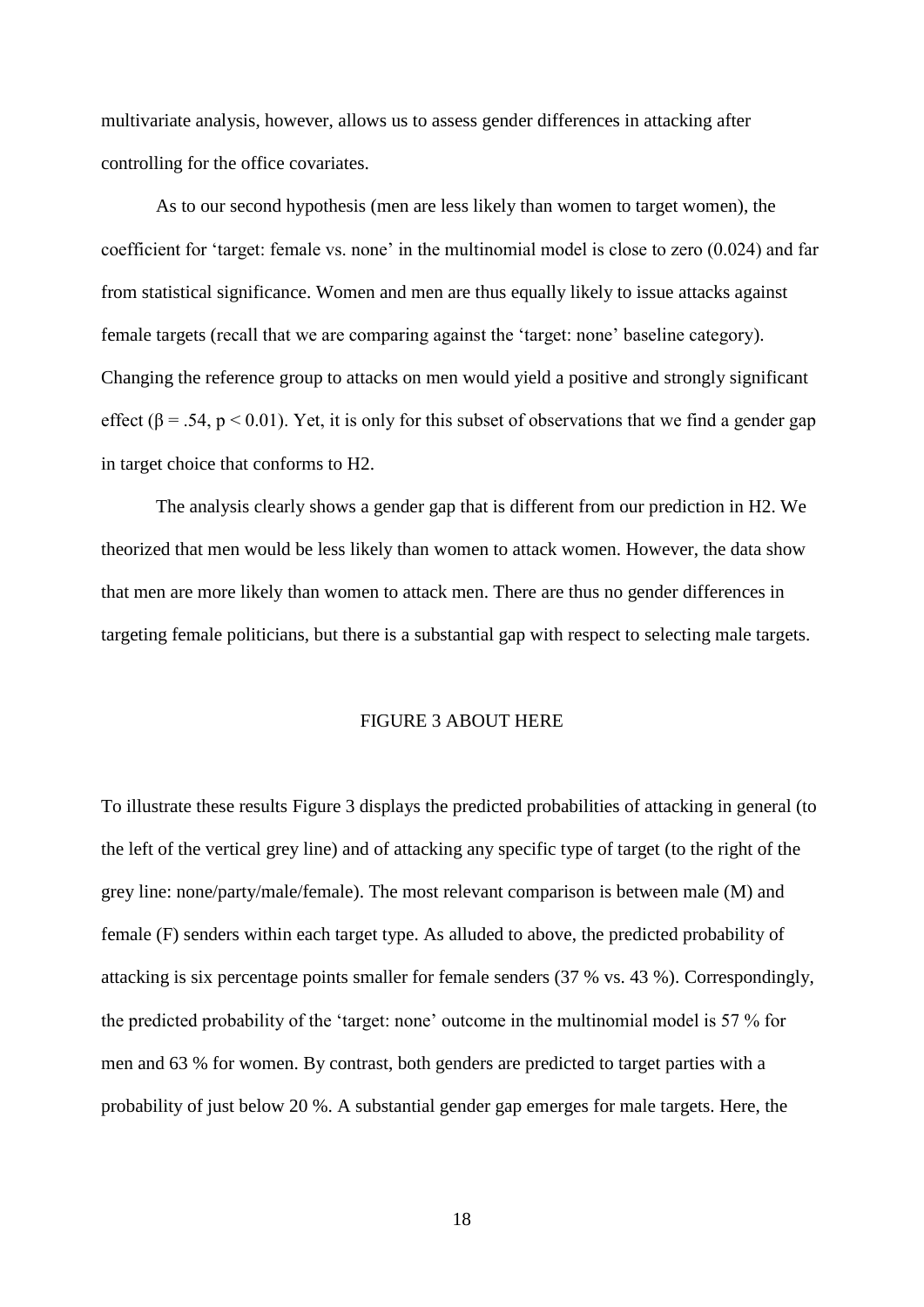predicted probability is 19 % for men but only 13 % for women, whereas both, men and women, attack female politicians with a predicted probability of about 5 %.

The interactive hypotheses are tested with data on the representation of women in parliamentary party groups and on party election lists – two closely correlated measures (see Figure 1). In the binary models in Table 1, the interaction effects are not significant, suggesting that the effect of gender on the prevalence of attacks is not moderated by the gender composition of parties. H3 is therefore not supported by the data. By contrast, the multinomial models show that the effect of gender on selecting female targets shrinks as the share of women MPs and candidates in a party increases.<sup>6</sup> This suggests that the gender gap in attacking female targets is smaller in parties with a more equal gender balance. This result supports H4.

Yet, since interaction effects are difficult to evaluate comprehensively from the regression coefficients alone (Brambor et al. 2006), Figure 4 shows the marginal effects.

#### FIGURE 4 ABOUT HERE

The two top panels in Figure 4 clearly show that the effect of gender does not change with the share of women among MPs and party candidates. The marginal effect is constant across the empirical range of these two variables and the confidence intervals include zero at all times. There is thus no evidence for H3 in our models.

By contrast, the two lower panels in Figure 4 show that the marginal effect of gender decreases as we move from male-dominated parties to more gender-equal distributions. While the confidence intervals are wide at the left side of the graph (a natural consequence of having fewer press releases issued by women in parties with a more skewed gender distribution), it is clear that the effect of gender is smaller in parties with a greater share of women among their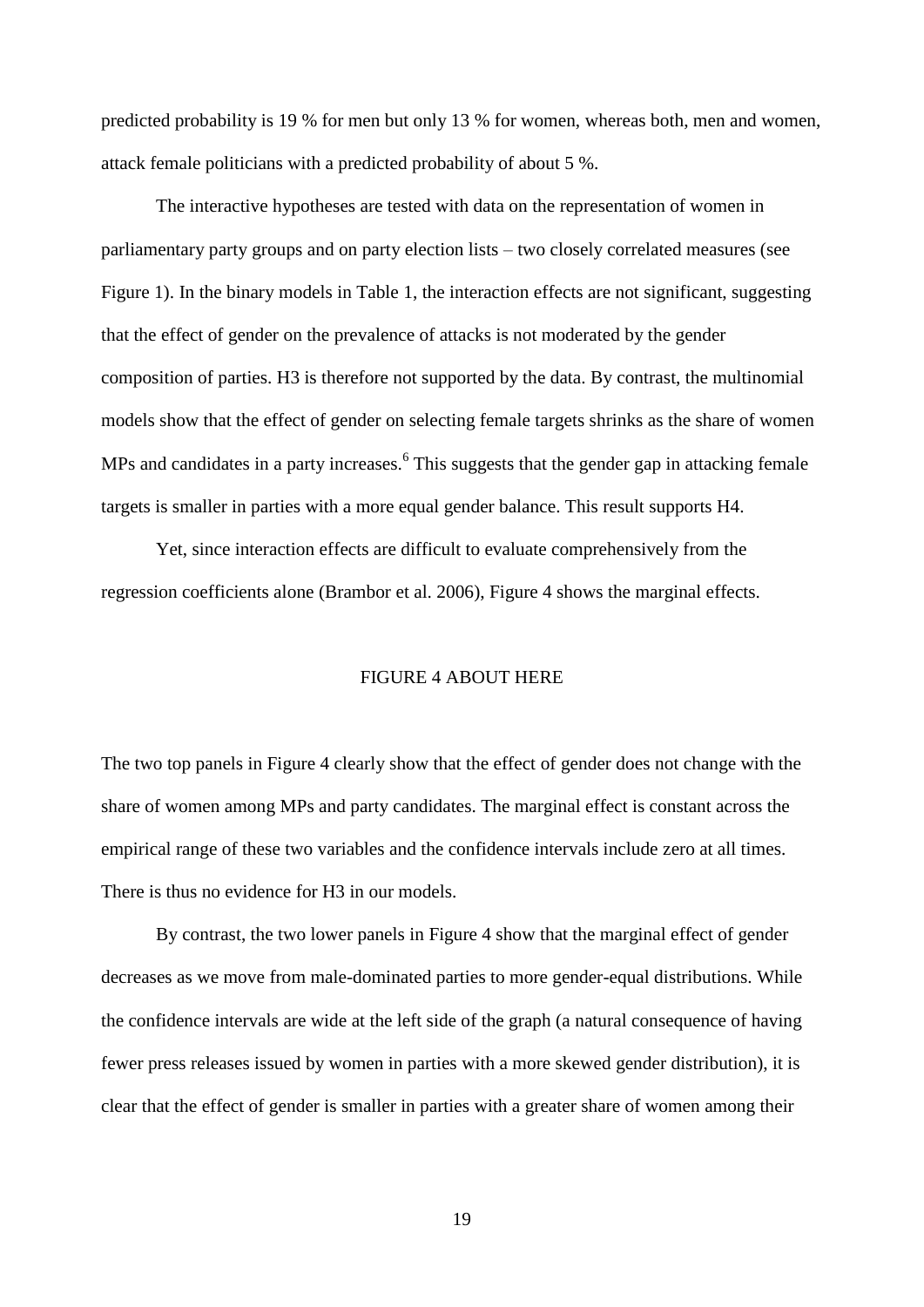MPs and candidates. These results clearly confirm the bivariate patterns in Figure 2 and lend strong support to H4.

Importantly, the figures also illustrate the way by which the gender gap assumed in H4 closes. Females who are in a clear minority within their party choose to attack women to a higher degree than their male colleagues – and also more often than would be expected from the ‗natural' gender distribution among potential targets (see discussion above). As the gender distribution becomes more equal, the rate at which women are attacked becomes more similar across genders.

## **Conclusion**

Gender is the most fundamental human category. Its impact on electoral behavior is part and parcel of any broader analysis of the political world. Most contributions to its analysis in the realm of negative campaigning have thus far focused on the United States. While U.S. researchers have invented and championed this research, as the study of negative campaigning in general, the presence of candidate-centered campaigns under a winner-takes-all system with only two organizationally weak parties has invited the formulation of a very specific set of research questions. This article uses the opportunity arising from the study of a multiparty system with party-centered campaigns and proportional representation to address a novel research question: the relevance of intra-party context. This article expands our knowledge by addressing the question what role the party-internal gender balance exercises on negative campaigning by male and female candidates. In addition, we examine not only whether the genders differ in their propensity to attack, but also whether men and women select different targets.

Studying candidate behavior in the four most recent elections in the multiparty system of Austria we answer both questions in the affirmative. Whereas the U.S. literature has yielded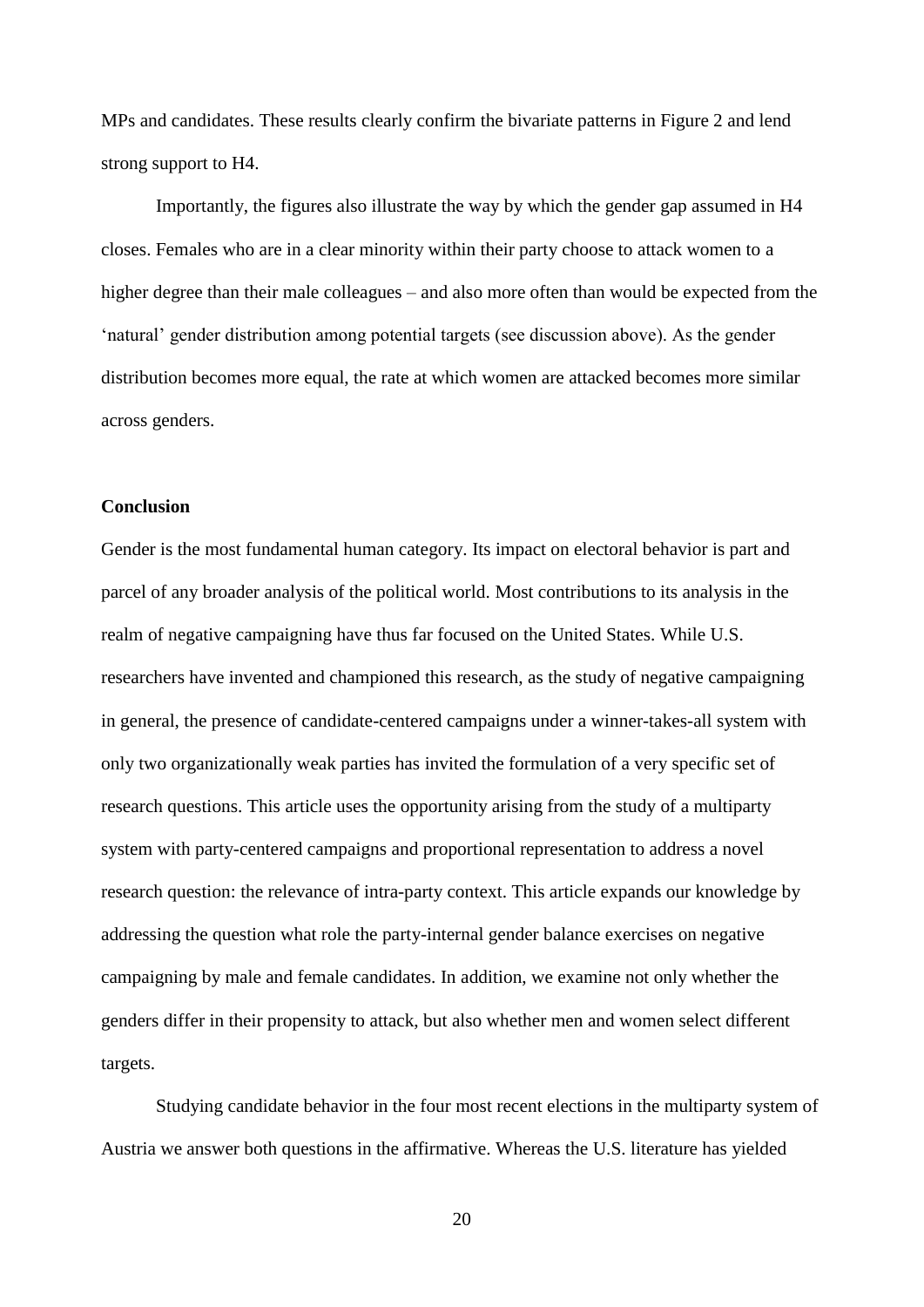rather mixed results as to the impact of gender on negative campaigning (see overview in Grossmann 2012) we find clear evidence showing that women are less likely to resort to attacks than men. However, in contrast to most U.S. research on the impact of opponent gender (Fridkin et al. 2009; Kahn 1993), we do not find that men attack women less frequently – what we observe is that women are less likely to attack men. We can only speculate about the reasons for these differences. One possibility is that gender stereotypes may be more powerful in keeping women from attacking men, but less so when they engage with female competitors.

As a more general point, our analysis shows that negative campaigning in European systems can be more complex than in systems with two-party competition and single-member districts. Politicians are free to choose which (male or female) competitor to attack – or they may even decide to simply attack an opponent party without naming any individual in their message. Whether to go negative is thus not just a binary choice, but one that also requires a more conscious decision about the selection of the target.

We also find evidence that party environments moderate the influence of gender on negative campaigning. Women in male-dominated parties are more likely than those in more equally balanced parties to select female targets. Yet, we find no proof that the share of women in a party moderates the impact of gender on the overall probability of using attacks.

At first sight, the effects we find are notable in some instances, but not huge in the grand scheme of things. However, it is important to consider that the effects of gender are also indirect. For instance, women are still underrepresented in many elite positions (e.g. among party leaders) that are an important factor in determining attack behavior. These indirect effects are eliminated by the office controls in our models. Thus, it is important to stress that our analysis uncovers only the direct impact of gender on negative messaging.

Clearly, the set of variables considered here does not exhaust the range of possible influences on negative campaigning. Personal characteristics, the media environment, or other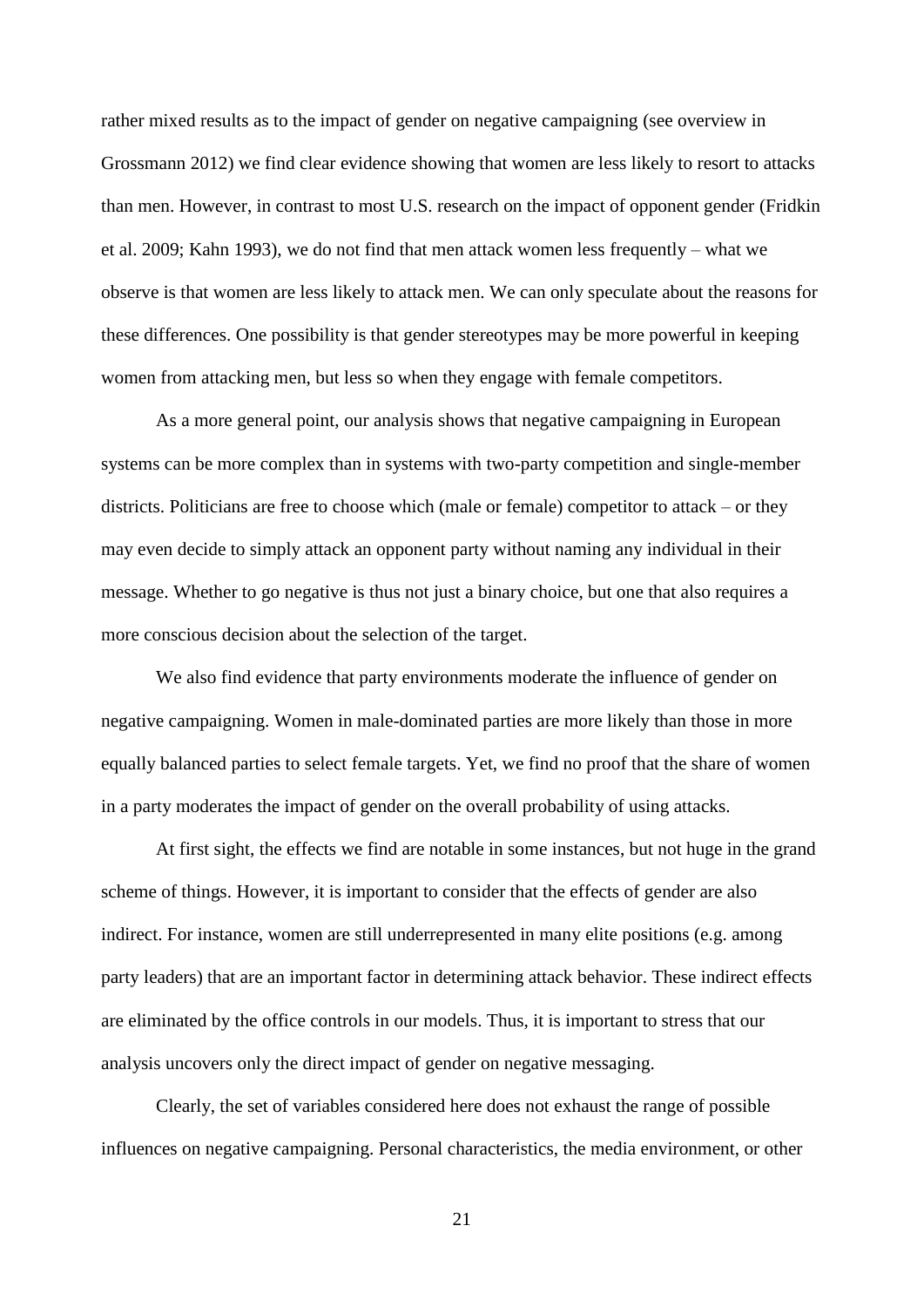campaign-related variables may exercise influence. Many of these are conceptually and empirically very challenging to address and they do not lend themselves to expectations that are clearer and deeper rooted in human nature than the ones we have addressed in this article. What is more, several of the hard-to-capture factors that drive negativity (e.g. the occurrence of controversial campaign events or the revelation of political scandals) are typically uncorrelated with gender.

This paper contributes one of the few pieces of research conducted in a multiparty

environment. While any single-country study is limited per se in its generalizability, it is worth

recalling that in many respects Austria is a fairly typical West European multiparty democracy.

Given that almost all research on negative campaigning and, in particular, its gender aspects

focuses exclusively on the United States, any such expansion of the set of empirical cases is a

building block to distinguish gender from system effects.

#### **References**

- Archer, John. 2009. "Does sexual selection explain human sex differences in aggression?" *Behavioral and Brain Sciences* 32 (3-4): 249-66.
- Bear, Julia B, and Anita Williams Woolley. 2011. "The role of gender in team collaboration and performance." *Interdisciplinary Science Reviews* 36 (2): 146-53.
- Bhavnani, Rikhil R. 2009. "Do electoral quotas work after they are withdrawn? Evidence from a natural experiment in India." *American Political Science Review* 103 (1): 23-35.
- Bittner, Amanda. 2011. *Platform or Personality? The Role of Party Leaders in Elections*. Oxford: Oxford University Press.
- Brambor, Thomas, William Roberts Clark, and Matt Golder. 2006. "Understanding interaction models: Improving empirical analyses." *Political Analysis* 14 (1): 63-82.
- Bratton, Kathleen A. 2005. "Critical mass theory revisited: The behavior and success of token women in state legislatures." *Politics & Gender* 1 (01): 97-125.
- Brooks, Deborah Jordan. 2010. "A Negativity Gap? Voter Gender, Attack Politics, and Participation in American Elections." *Politics & Gender* 6 (3): 319-41.
- Bystrom, Dianne G, Terry Robertson, Mary Christine Banwart, and Lynda Lee Kaid. 2004. *Gender and candidate communication: Videostyle, webstyle, newstyle*. New York/London: Routledge.
- Bystrom, Dianne, and Lynda Lee Kaid. 2002. "Are Women Candidates Transforming Campaign Communication?" In *Women Transforming Congress*, ed. C. S. Rosenthal. Norman, OK: University of Oklahoma Press.
- Campbell, Kevin, and Antonio Mínguez-Vera. 2008. "Gender diversity in the boardroom and firm financial performance." *Journal of Business Ethics* 83 (3): 435-51.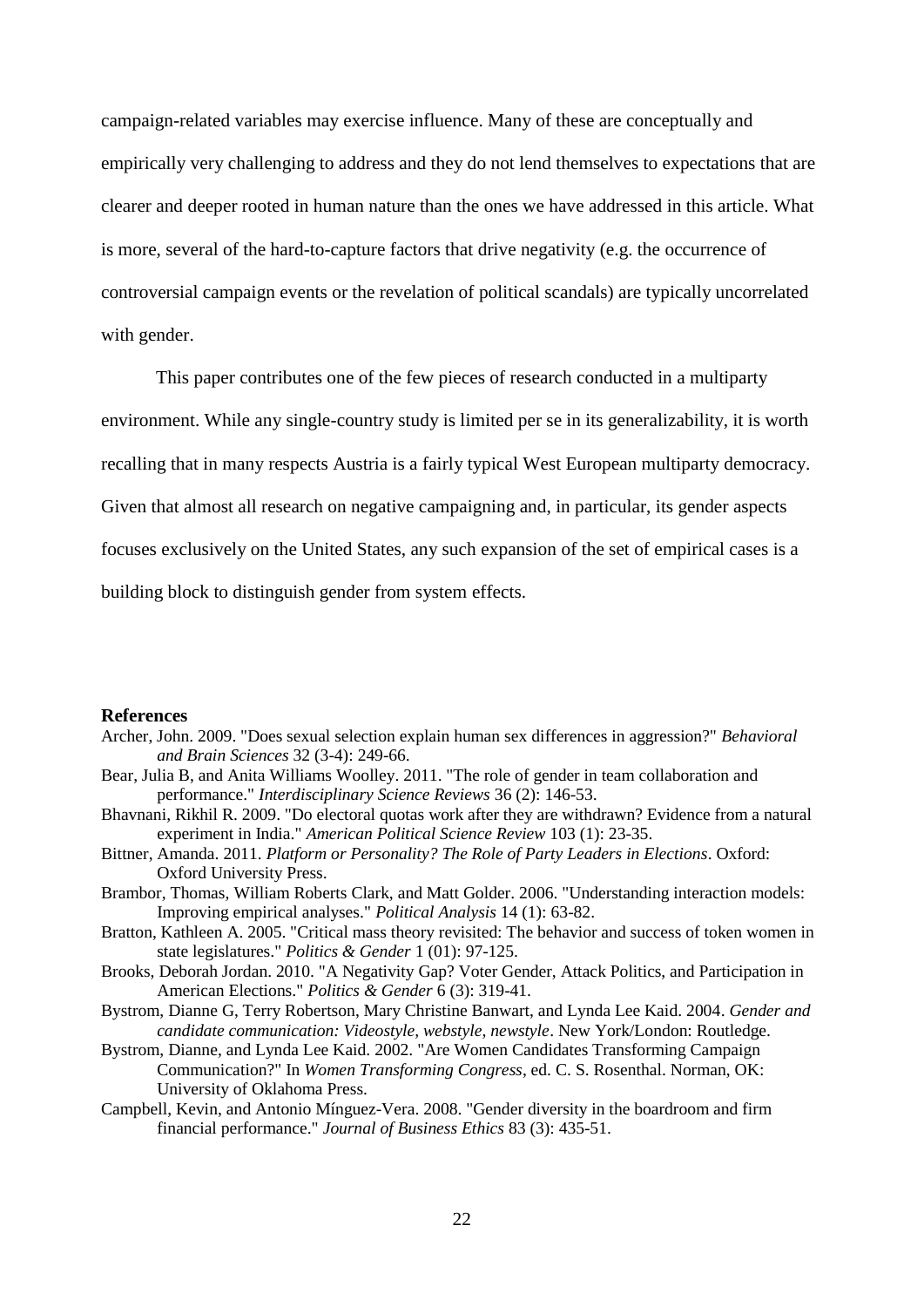- Carlson, Tom. 2001. "Gender and Political Advertising across Cultures A Comparison of Male and Female Political Advertising in Finland and the US." *European Journal of Communication* 16 (2): 131-54.
	- ———. 2007. "It's a man's world? Male and female election campaigning on the Internet." *Journal of Political Marketing* 6 (1): 41-67.
- Caul, Miki. 1999. "Women's Representation in Parliament. The Role of Political Parties." *Party Politics* 5 (1): 79-98.

———. 2001. "Political parties and the adoption of candidate gender quotas: A cross–national analysis." *Journal of Politics* 63 (4): 1214-29.

- Childs, Sarah, and Mona Lena Krook. 2008. "Critical mass theory and women's political representation." *Political Studies* 56 (3): 725-36.
- Craig, Stephen C, and Paulina Rippere. 2013. He said, she said: The impact of candidate gender in negative campaigns. Paper read at Annual Meeting of the American Political Science Association, at Chicago, IL.
- Dahlerup, Drude. 1988. "From a small to a large minority: women in Scandinavian politics." *Scandinavian Political Studies* 11 (4): 275-98.
- Dinzes, Deborah, Michael D Cozzens, and George G Manross. 1994. "The role of gender in "attack ads:―Revisiting negative political advertising." *Communication Research Reports* 11 (1): 67-75.
- Dolezal, Martin, Laurenz Ennser-Jedenastik, and Wolfang C Müller. 2015. "When do parties attack their competitors? Negative campaigning in Austria, 2002–2008." In *New Perspectives on Negative Campaigning: Why Attack Politics Matters*, ed. A. Nai and A. S. Walter. Colchester: ECPR Press.
- Eagly, Alice H. 1987. *Sex Differences in Social Behavior: A Social-Role Interpretation*. Hillsdale, NJ: Lawrence Erlbaum Associates.
- Eagly, Alice H, and Steven J Karau. 2002. "Role congruity theory of prejudice toward female leaders." *Psychological Review* 109 (3): 573-98.
- Eagly, Alice H, and Wendy Wood. 1999. "The origins of sex differences in human behavior: Evolved dispositions versus social roles." *American Psychologist* 54 (6): 408-23.
- Eagly, Alice H, Wendy Wood, and Amanda B Diekman. 2000. "Social role theory of sex differences and similarities: A current appraisal." In *The developmental social psychology of gender*, ed. T. Eckes and H. M. Trautner. Mahwah, NJ: Lawrence Erlbaum Associates.
- Eagly, Alice H, Wendy Wood, and Mary C Johannesen-Schmidt. 2004. "Social Role Theory of Sex Differences and Similarities: Implications for the Partner Preferences of Women and Men." In *The Psychology of Gender*, ed. A. H. Eagly, A. E. Beall and R. J. Sternberg. New York/London: The Guilford Press.
- Eder, Nikolaus, and Wolfgang C Müller. 2013. "Gender Voting: Party Quotas, Preferential Vote Results and Individual Campaign "Profiles" in Austria." *ECPR Joint Sessions of Workshops*. Mainz, Germany.
- Elmelund-Præstekær, Christian. 2008. "Negative Campaigning in a Multiparty System." *Representation* 44 (1): 27-39.
- ———. 2010. "Beyond American negativity: toward a general understanding of the determinants of negative campaining." *European Political Science Review* 2 (1): 137-56.
- Ennser-Jedenastik, Laurenz, and Wolfgang C Müller. 2014. "The Selection of Party Leaders in Austria: Channeling Ambition Effectively." In *The Selection of Political Party Leaders in Contemporary Parliamentary Democracies. A Comparative Study*, ed. J.-B. Pilet and W. Cross. London: Routledge.
- Fenwick, Graham D, and Derrick J Neal. 2001. "Effect of gender composition on group performance." *Gender, Work & Organization* 8 (2): 205-25.
- Fox, Richard Logan. 1997. *Gender dynamics in congressional elections*. Thousand Oaks: Sage.
- Francia, Peter L, and Paul S Herrnson. 2007. "Keeping it professional: The influence of political consultants on candidate attitudes toward negative campaigning." *Politics & Policy* 35 (2): 246- 72.
- Fridkin, Kim L, Patrick J Kenney, and Gina Serignese Woodall. 2009. "Bad for men, better for women: The impact of stereotypes during negative campaigns." *Political behavior* 31 (1): 53-77.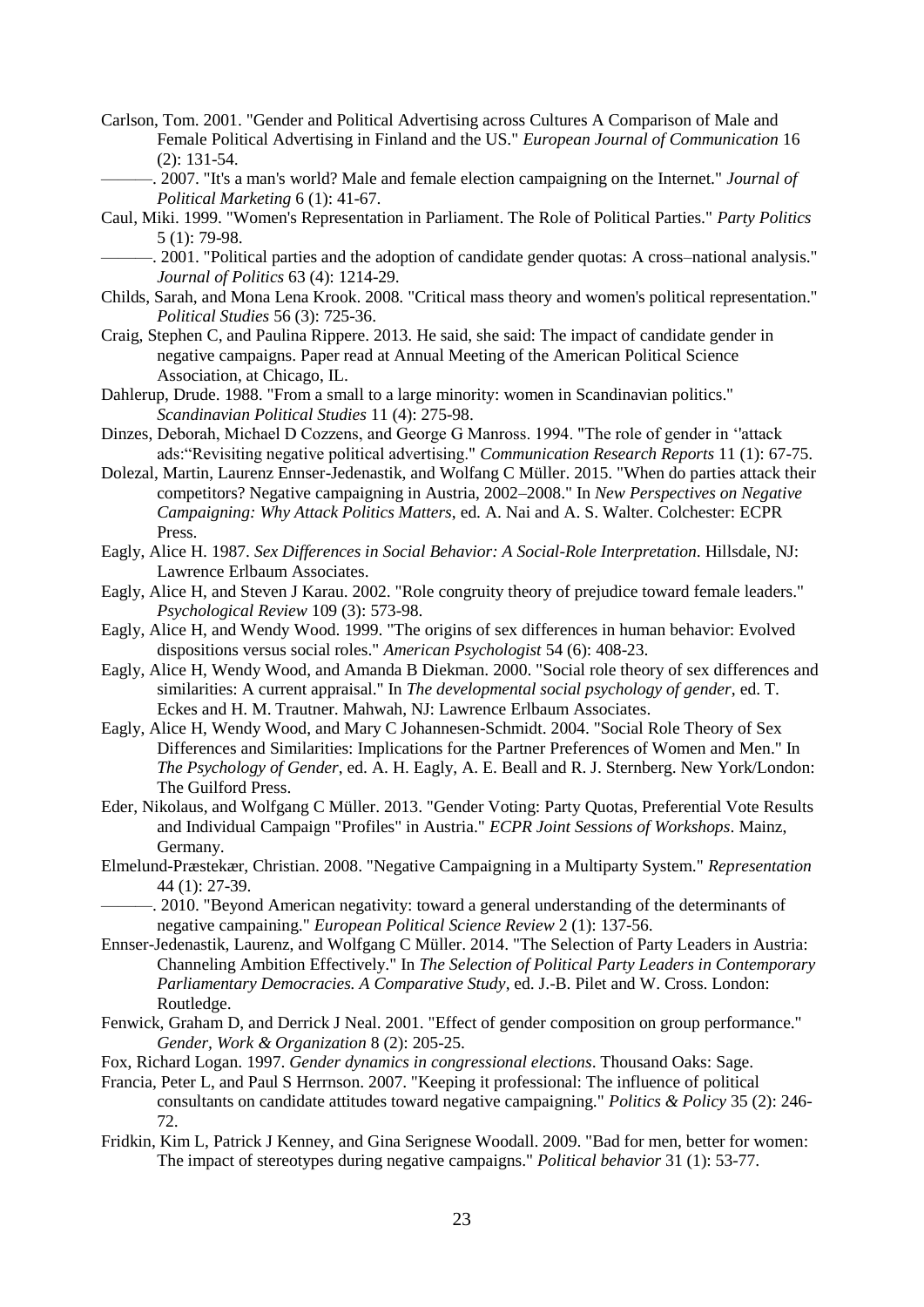- Geer, John G. 2006. *In Defense of Negativity. Attack Ads in Presidential Campaigns*. Chicago: Chicago University Press.
- Gordon, Ann, David M Shafie, and Ann N Crigler. 2003. "Is negative advertising effective for female candidates? An experiment in voters' uses of gender stereotypes." *The International Journal of Press/Politics* 8 (3): 35-53.
- Grossmann, Matt. 2012. "Who (or what) makes campaigns negative?" *The American Review of Politics* 33 (Spring): 1-22.
- Hansen, Kasper M., and Rasmus Tue Pedersen. 2008. "Negative Campaiging in a Multiparty System." *Scandinavian Political Studies* 31 (4): 408-27.
- Haselmayer, Martin, Thomas M Meyer, and Markus Wagner. 2015. "Who gets into the papers? Media attention to party communication in election campaigns." *73rd Annual MPSA Conferece*. Chicago, IL.
- Herrnson, Paul S, J Celeste Lay, and Atiya Kai Stokes. 2003. "Women running "as women": candidate gender, campaign issues, and voter‐targeting strategies." *Journal of Politics* 65 (1): 244-55.
- Herrnson, Paul S, and Jennifer C Lucas. 2006. "The fairer sex? Gender and negative campaigning in US elections." *American Politics Research* 34 (1): 69-94.
- Hitchon, Jacqueline C, Chingching Chang, and Rhonda Harris. 1997. "Should women emote? Perceptual bias and opinion change in response to political ads for candidates of different genders." *Political Communication* 14 (1): 49-69.
- Kahn, Kim Fridkin. 1993. "Gender differences in campaign messages: The political advertisements of men and women candidates for US Senate." *Political Research Quarterly* 46 (3): 481-502.
- Kahn, Kim Fridkin, and Patrick J Kenney. 2000. "How negative campaigning enhances knowledge of Senate elections." In *Crowded airwaves: Campaign advertising in elections*, ed. J. A. Thurber, C. J. Nelson and D. A. Dulio. Washington, DC: The Brookings Institution.
- ———. 2004. *No holds barred: Negativity in US Senate campaigns*. Upper Saddle River: Prentice Hall. Kanter, Rosabeth Moss. 1977a. *Men and Women of the Corporation*. New York: Basic books.
- ———. 1977b. "Some effects of proportions on group life: Skewed sex ratios and responses to token women." *American Journal of Sociology* 82 (5): 965-90.
- Kittilson, Miki Caul. 2011. "Women, parties and platforms in post-industrial democracies." *Party Politics* 17 (1): 66-92.
- Kleinnijenhuis, Jan, and Paul Pennings. 2001. "Measurement of party positions on the basis of party programmes, media coverage and voter perceptions." In *Estimating the Policy Positions of Political Actors*, ed. M. Laver. London: Routledge.
- Klotz, Robert. 1998. "Virtual criticism: Negative advertising on the Internet in the 1996 Senate races." *Political Communication* 15 (3): 347-65.
- Kriesi, Hanspeter, Edgar Grande, Martin Dolezal, Marc Helbling, Dominic Höglinger, Swen Hutter, and Bruno Wüest. 2012. *Political Conflict in Western Europe*. Cambridge: Cambridge University Press.
- Kriesi, Hanspeter, Edgar Grande, Romain Lachat, Martin Dolezal, Simon Bornschier, and Timotheos Frey. 2008. *West European Politics in the Age of Globalization*. Cambridge: Cambridge University Press.
- Krishnan, Hema A, and Daewoo Park. 2005. "A few good women—on top management teams." *Journal of Business Research* 58 (12): 1712-20.
- Krupnikov, Yanna, and Nichole M Bauer. 2014. "The Relationship Between Campaign Negativity, Gender and Campaign Context." *Political Behaviour* 36 (1): 167-88.
- Kunovich, Sheri, and Pamela Paxton. 2005. "Pathways to Power: The Role of Political Parties in Women's National Political Representation." *American Journal of Sociology* 111 (2): 505-52.
- Lake, Cecilia. 1984. *Impact of Gender on Campaigns: A Study of Men and Women Candidates in 1982*. Washington, DC: National Women's Political Caucus.
- Lau, Richard R, Lee Sigelman, and Ivy Brown Rovner. 2007. "The effects of negative political campaigns: a meta‐analytic reassessment." *Journal of Politics* 69 (4): 1176-209.
- Lau, Richard R., and Gerald M. Pomper. 2001. "Negative Campaigning by US Senate Candidates." *Party Politics* 7 (1): 69-87.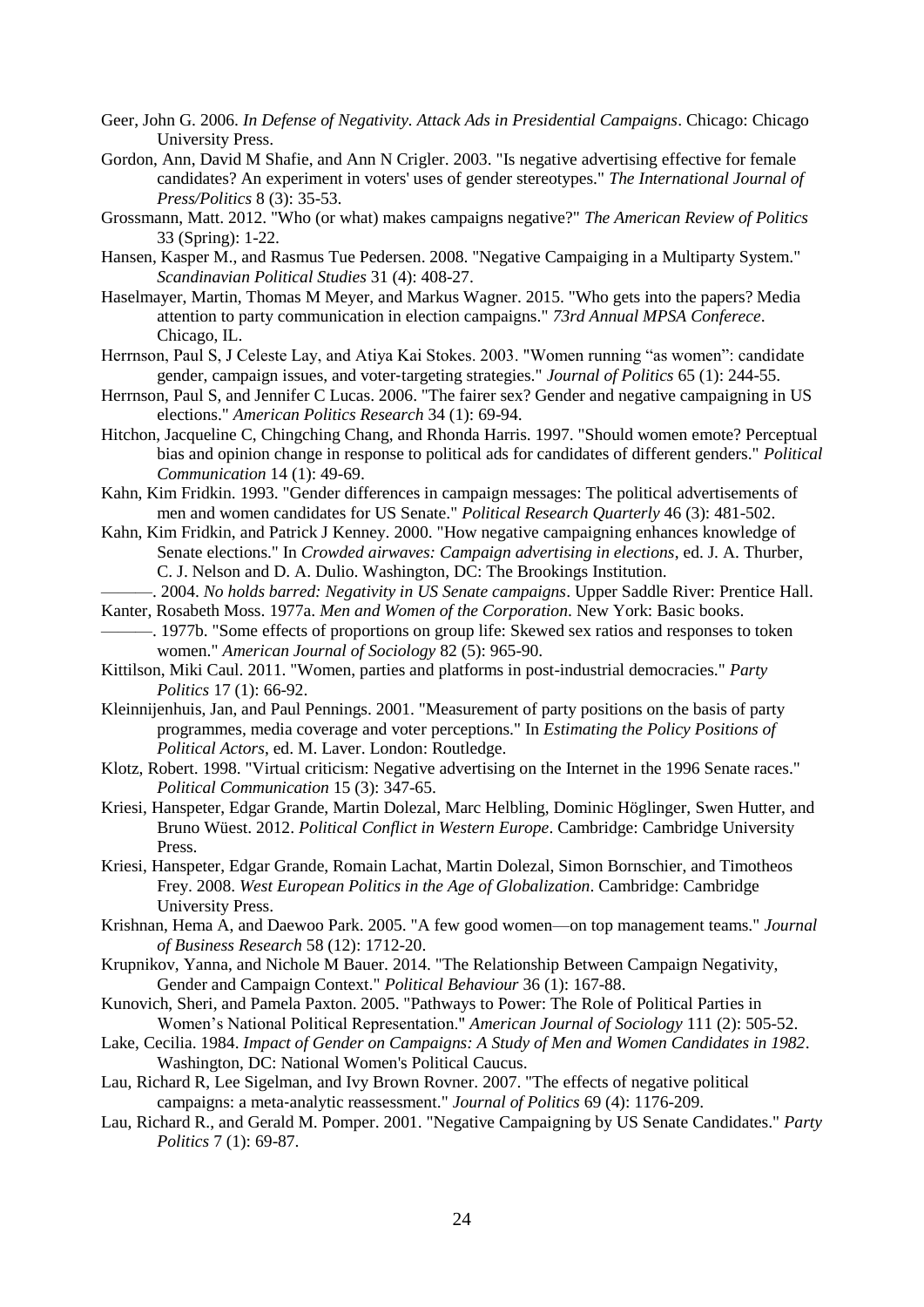———. 2004. *Negative Campaigning. An Analysis of U.S. Senate Elections*. Lanham: Rowman & Littlefield.

- Maier, Jürgen. 2015. "Do Female Candidates feel Compelled to Meet Sex-Role Expectations or Are They as Tough as Men? A Content Analysis on the Gender-Specific Use of Attacks in German Televised Debates." In *The New Perspectives on Negative Campaigning: Why Attack Politics Matters*, ed. A. Nai and A. S. Walter. Colchester: ECPR Press.
- Myaskovsky, Larissa, Emily Unikel, and Mary Amanda Dew. 2005. "Effects of gender diversity on performance and interpersonal behavior in small work groups." *Sex Roles* 52 (9-10): 645-57.
- Nai, Alessandro. 2013. "What really matters is which camp goes dirty: Differential effects of negative campaigning on turnout during Swiss federal ballots." *European Journal of Political Research* 52 (1): 44-70.
- Nai, Alessandro, and Annemarie S. Walter, eds. 2015. *New Perspectives on Negative Campaigning: Why Attack Politics Matters*. Colchester: ECPR Press.

O'Brien, Diana Z. forthcoming. "Rising to the Top: Gender, Political Performance, and Party Leadership in Parliamentary Democracies." *American Journal of Political Science*.

- Panagopoulos, Costas. 2004. "Boy talk/girl talk: Gender differences in campaign communications strategies." *Women & Politics* 26 (3-4): 131-55.
- Proctor, David E, William J Schenck-Hamlin, and Karen A Haase. 1994. "Exploring the Role of Gender in the Development on Negative Political Advertisements." *Women & Politics* 14 (2): 1-22.
- Sanbonmatsu, Kira. 2002. "Political parties and the recruitment of women to state legislatures." *Journal of Politics* 64 (3): 791-809.
- Seethaler, Josef, and Gabriele Melischek. 2014. "Phases of mediatization. Empirical evidence from Austrian election campaigns since 1970." *Journalism Practice* 8 (3): 258-78.
- Steininger, Barbara. 2000. "Representation of women in the Austrian political system 1945-1998: From a token female politician towards an equal ratio?" *Women & Politics* 21 (2): 81-106.
- ———. 2006. "Frauen im Regierungssystem." In *Politik in Österreich. Das Handbuch*, ed. H. Dachs, P. Gerlich, H. Gottweis, H. Kramer, V. Lauber, W. C. Müller and E. Tálos. Vienna: Manz.
- Studlar, Donley T, and Ian McAllister. 2002. "Does a critical mass exist? A comparative analysis of women's legislative representation since 1950." *European Journal of Political Research* 41 (2): 233-53.
- Thomas, Sue. 1994. *How women legislate*. Oxford: Oxford University Press.
- Walter, Annemarie S. 2013. "Women on the Battleground: Does Gender Condition the Use of Negative Campaigning?" *Journal of Elections, Public Opinion & Parties* 23 (2): 154-76.
- Walter, Annemarie S. 2012. *Negative Campaigning in Western Europe: Beyond the Vote-Seeking Perspective (Dissertation, University of Amsterdam)*. Zutphen: Wöhrmann Print Service. ———. 2014. "Choosing the enemy: Attack behaviour in a multiparty system." *Party Politics* 20 (3): 311-23.

Walter, Annemarie S., Wouter van der Brug, and Philip van Praag. 2014. "When the Stakes Are High: Party Competition and Negative Campaigning." *Comparative Political Studies* 47 (4): 550-73

Wängnerud, Lena. 2009. "Women in parliaments: Descriptive and substantive representation." *Annual Review of Political Science* 12: 51-69.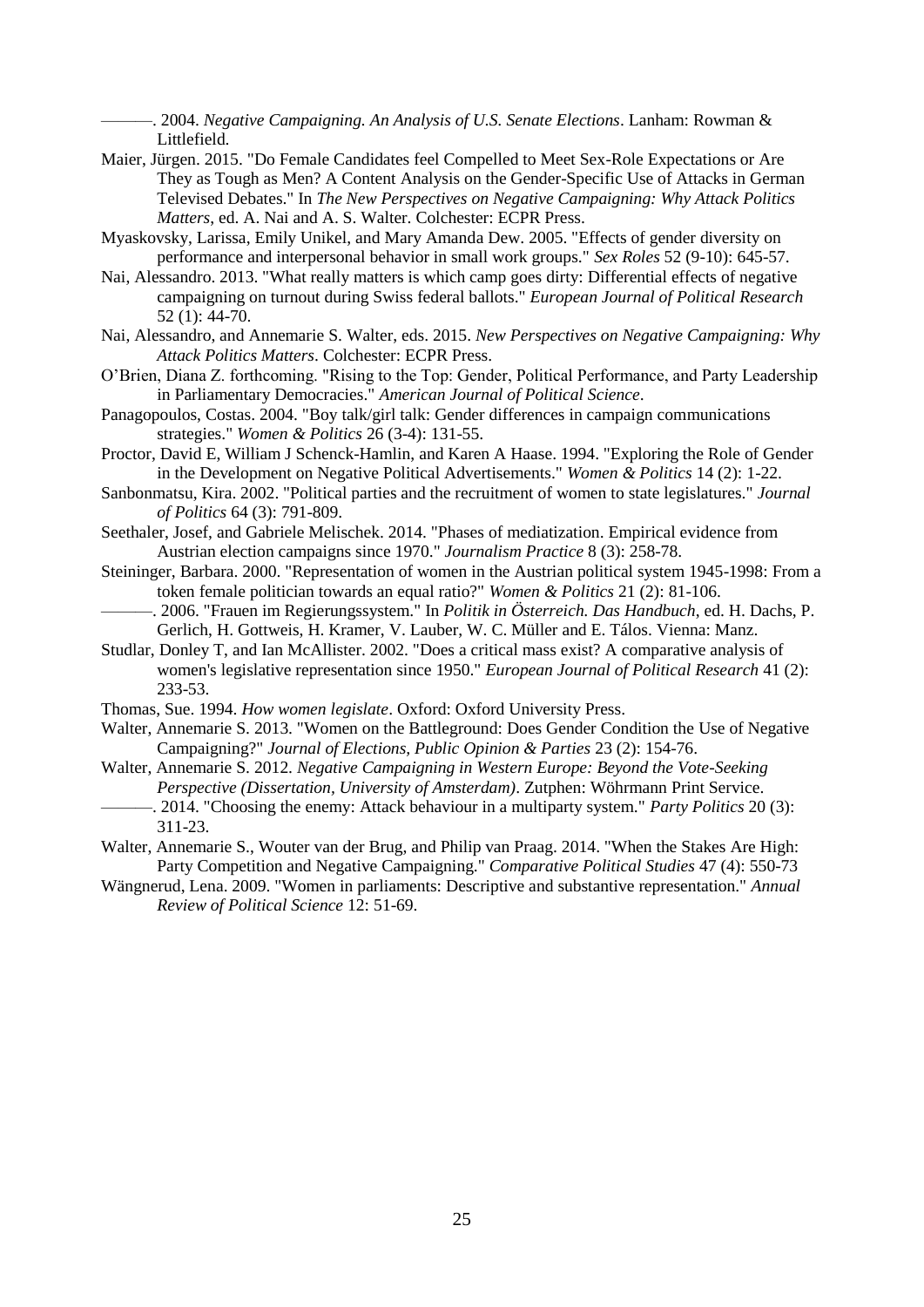|                                         | <b>Binary logistic regression</b> |            |           |  |  |  |
|-----------------------------------------|-----------------------------------|------------|-----------|--|--|--|
|                                         | $DV:$ target yes/no               |            |           |  |  |  |
| Female sender                           | $-0.230**$                        | 0.158      | 0.385     |  |  |  |
| Female sender $\times$ women MPs        |                                   | $-0.0118$  |           |  |  |  |
| Female sender $\times$ women candidates |                                   |            | $-0.0148$ |  |  |  |
| Office controls                         | Yes                               | <b>Yes</b> | Yes       |  |  |  |
| Week-of-campaign dummies                | <b>Yes</b>                        | <b>Yes</b> | Yes       |  |  |  |
| Party-election dummies                  | Yes                               | Yes        | Yes       |  |  |  |
| Constant                                | $-0.0654$                         | $-0.0570$  | $-0.0513$ |  |  |  |
| N                                       | 7,850                             | 7,850      | 7,850     |  |  |  |
| McFadden's $R^2$                        | 0.0669                            | 0.0672     | 0.0673    |  |  |  |

# **Table 1: Explaining attack patterns – binary and multinomial logistic regression models**

|                                         | <b>Multinomial logistic regression</b><br>DV: target male/female/party/none |             |             |                         |             |             |                        |             |             |  |
|-----------------------------------------|-----------------------------------------------------------------------------|-------------|-------------|-------------------------|-------------|-------------|------------------------|-------------|-------------|--|
|                                         | Target: male vs. none                                                       |             |             | Target: female vs. none |             |             | Target: party vs. none |             |             |  |
| Female sender                           | $-0.519***$                                                                 | $-0.746#$   | $-0.785$    | 0.0242                  | 1.015*      | 0.944#      | $-0.0239$              | 0.524#      | 0.781#      |  |
| Female sender $\times$ women MPs        |                                                                             | 0.00639     |             |                         | $-0.0308*$  |             |                        | $-0.0171*$  |             |  |
| Female sender $\times$ women candidates |                                                                             |             | 0.00605     |                         |             | $-0.022$    |                        |             | $-0.0196*$  |  |
| Office controls                         | Yes                                                                         | Yes         | <b>Yes</b>  | Yes                     | Yes         | <b>Yes</b>  | Yes                    | Yes         | Yes         |  |
| Week-of-campaign dummies                | Yes                                                                         | Yes         | <b>Yes</b>  | Yes                     | Yes         | <b>Yes</b>  | Yes                    | Yes         | Yes         |  |
| Party-election dummies                  | Yes                                                                         | Yes         | Yes         | Yes                     | Yes         | Yes         | Yes                    | Yes         | Yes         |  |
| Constant                                | $-0.619***$                                                                 | $-0.618***$ | $-0.621***$ | $-2.422***$             | $-2.387***$ | $-2.393***$ | $-1.160***$            | $-1.141***$ | $-1.133***$ |  |
| N                                       | 7,850                                                                       | 7,850       | 7,850       |                         |             |             |                        |             |             |  |
| McFadden's $R^2$                        | 0.0534                                                                      | 0.0540      | 0.0537      |                         |             |             |                        |             |             |  |

Standard errors clustered on individual senders;  $\# p < 0.1$ ,  $\# p < 0.05$ ,  $\# p < 0.01$ ,  $\# p < 0.001$ ; offices controls: head of government, government minister, member of the presidium of parliament, party leader, parliamentary party group leader, and party secretary.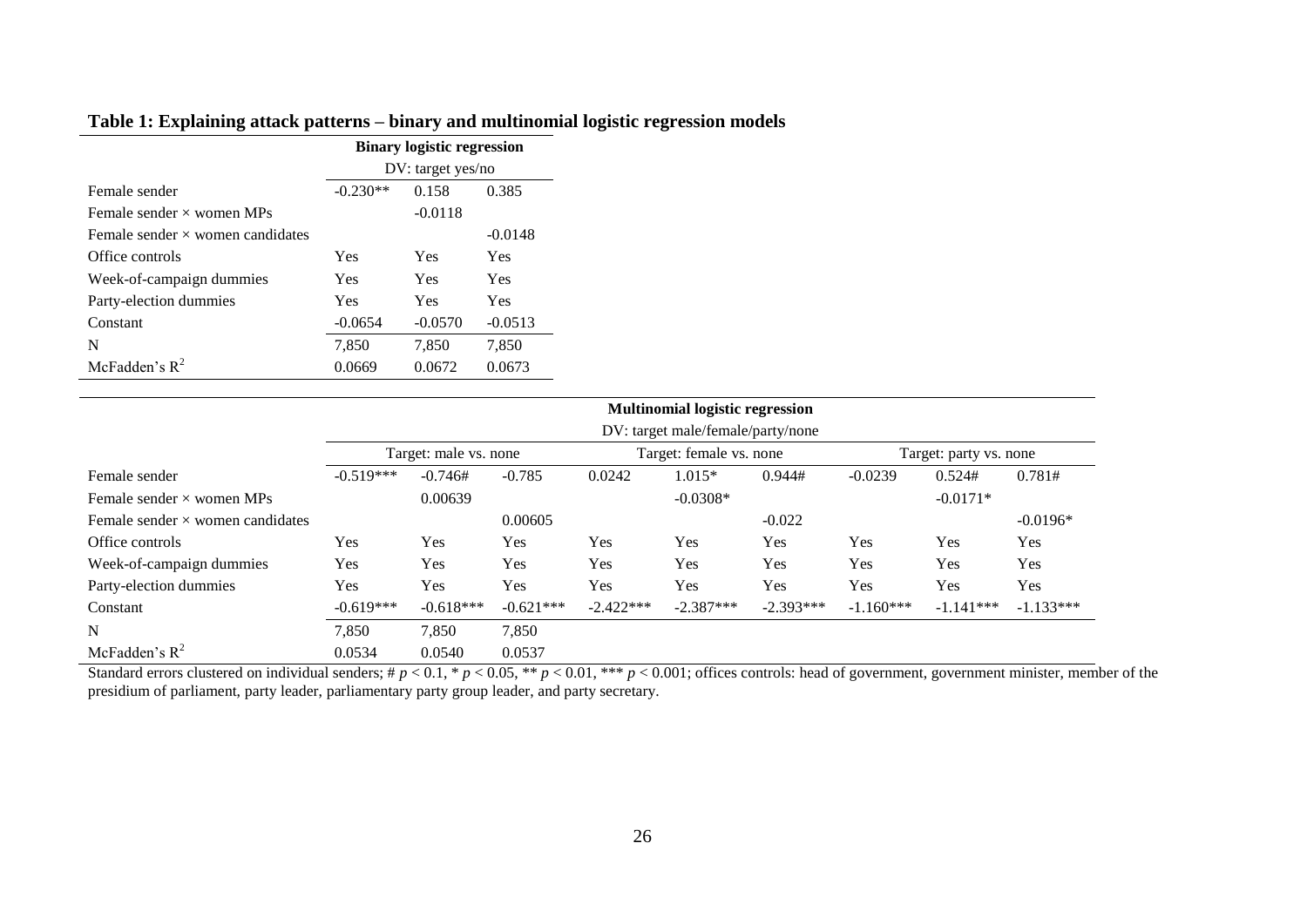

**Figure 1: Share of female MPs and parliamentary candidates in Austria, 1983-2013**

Note: Data from Eder & Müller (2013); For clarity purposes we do not show figures for smaller parties that were represented in parliament for only one or two legislative terms during the period of observation: the Liberal Forum (LIF), the Alliance for the Future of Austria (BZÖ), and Team Stronach (TS). These parties are, however, included in the analysis.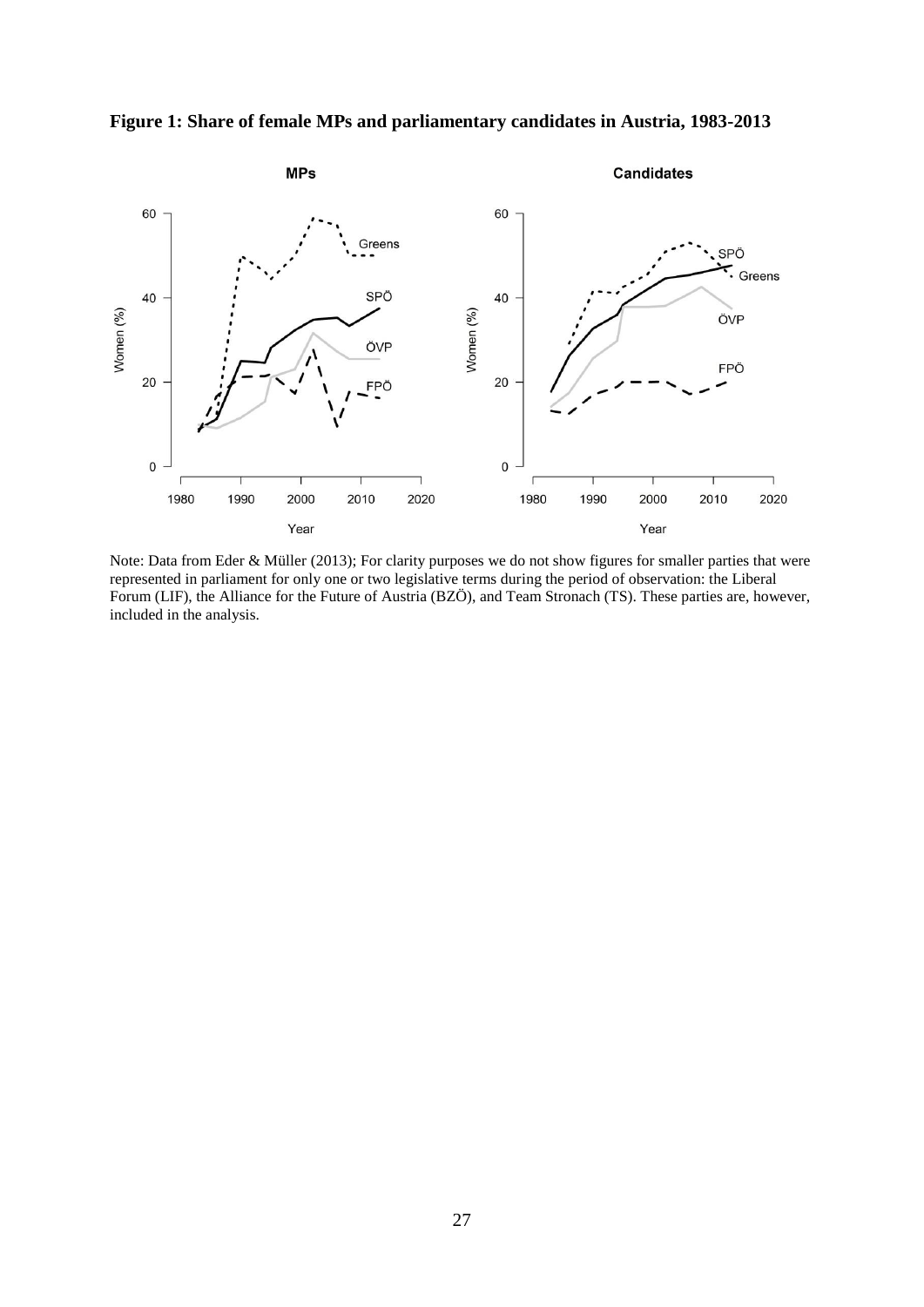

**Figure 2: Attack patterns by gender & share of women MPs**

Note: Cases divided into low and high share at median (below or above 30 % female MPs).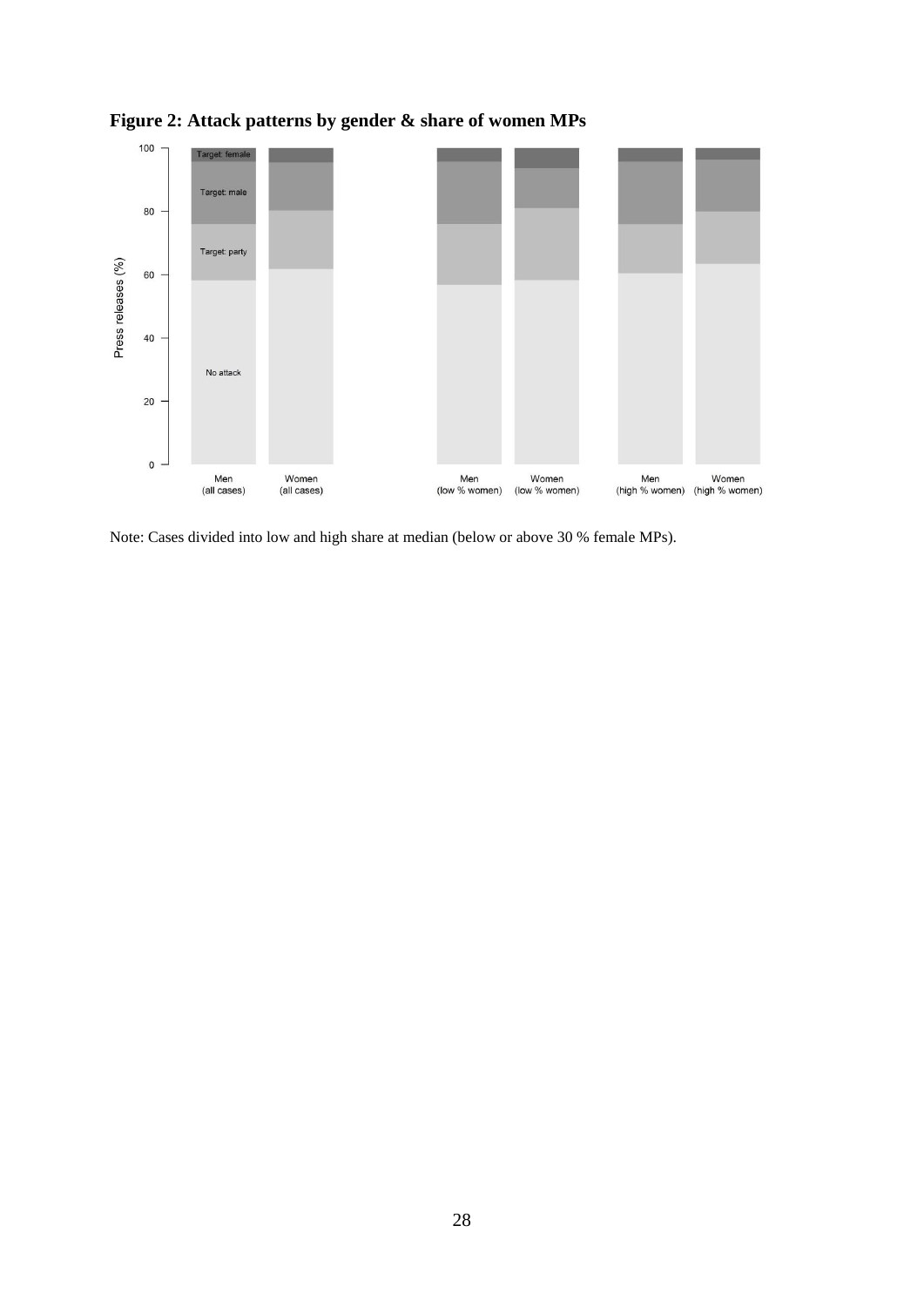



Note: Predicted probabilities calculated based on binary and multinomial logit models (Table 1) with fixedeffects at the party-election level; all other variables held constant at their means or modes; 95 percent confidence intervals shown.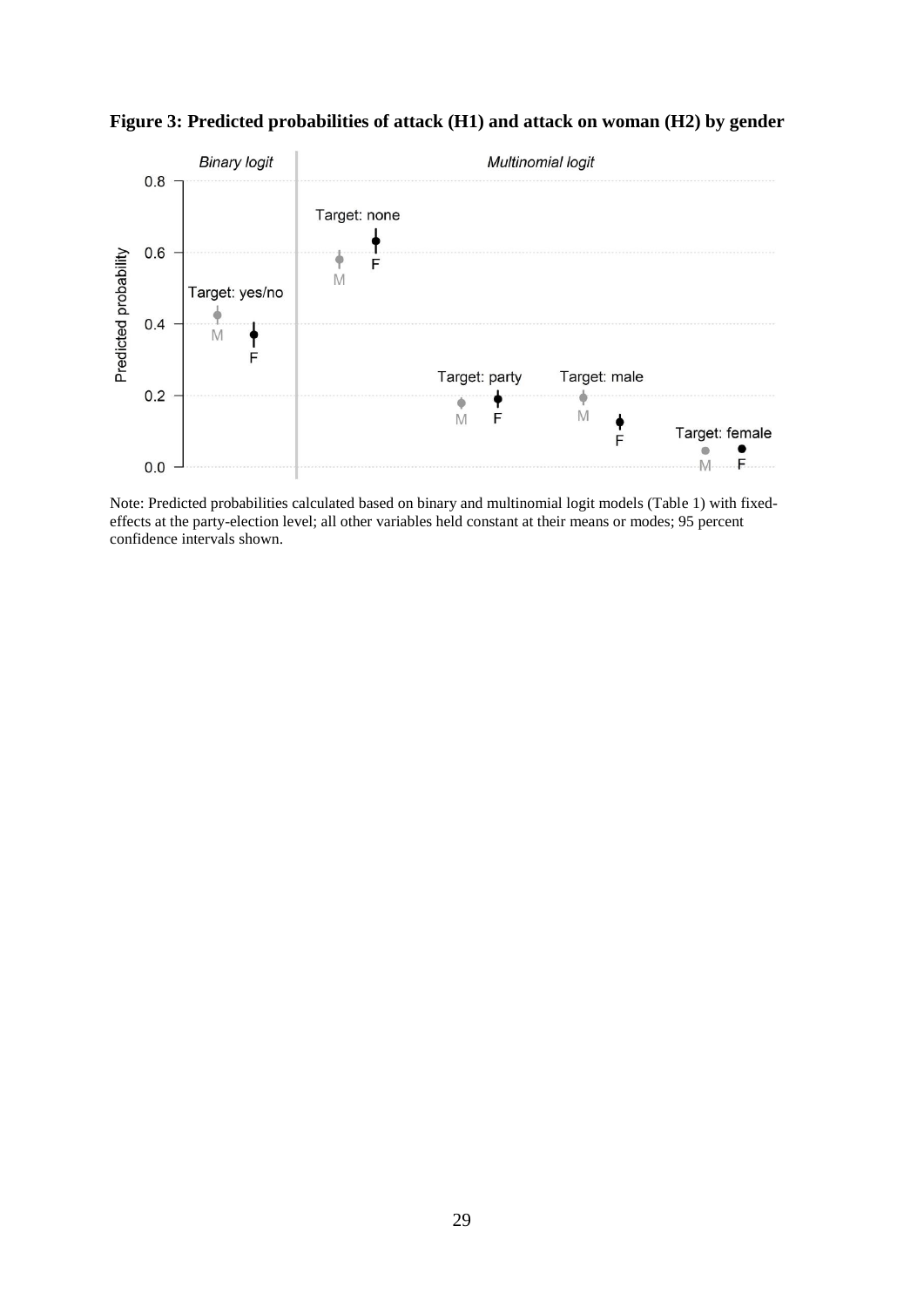

**Figure 4: Marginal effects of gender on attacking by party gender balance**

Note: Marginal effects calculated based on binary and multinomial logistic models in Table 1; all other variables held constant at their modes or means; 95 percent confidence intervals shown.